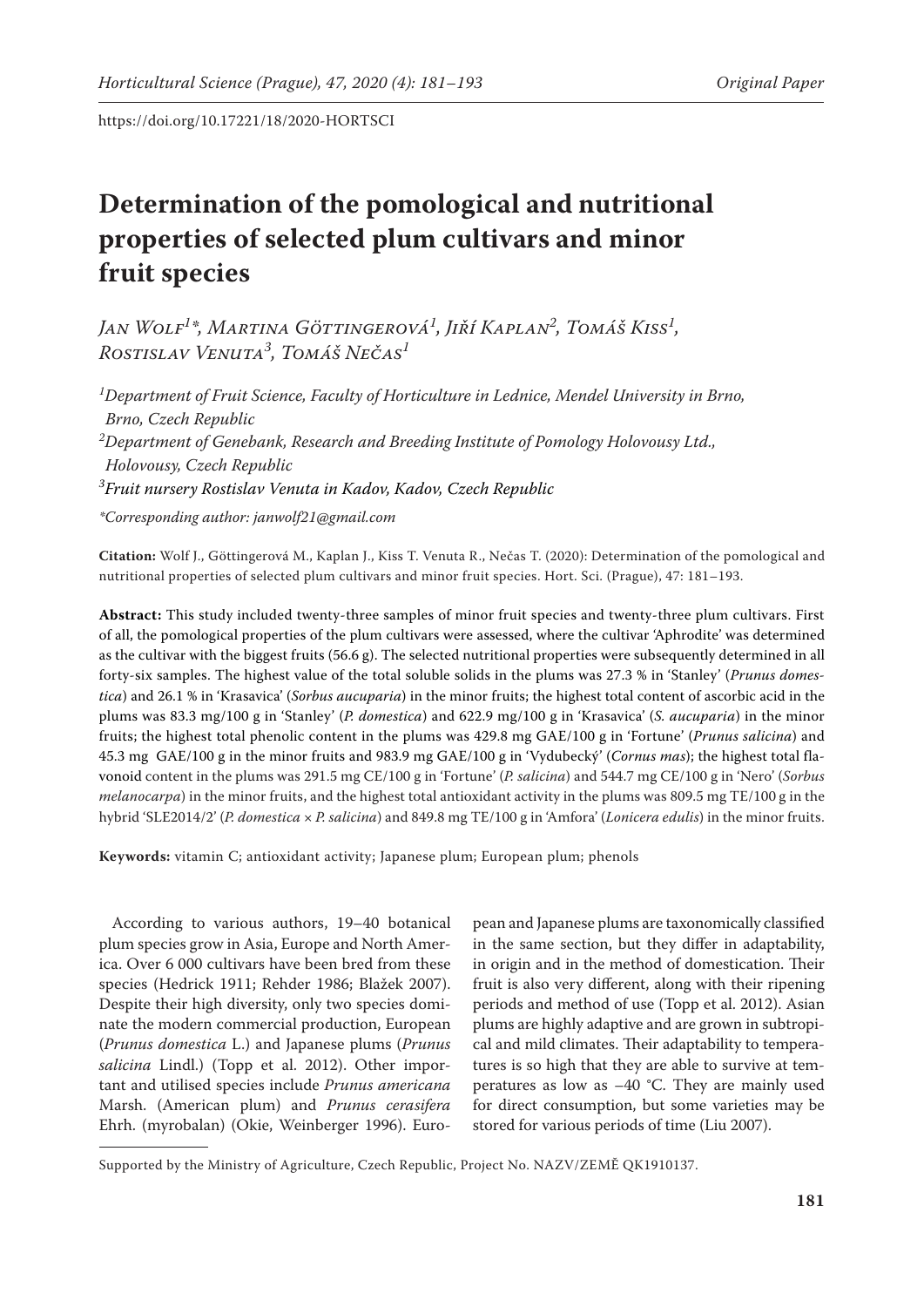Japanese plums are derived from the botanical species *P. salicina*. They originated in China and were introduced to Japan over two thousand years ago. Most species, including fruit species from Asia, were introduced to Europe along the Silk Route, but this was not the case for Japanese plums. Japanese plums were initially introduced from Japan to the USA (California) in 1870 and then introduced to Europe at the turn of the  $20<sup>th</sup>$  century. As a result, this species of fruit imported from Japan was given the name Japanese plum in the USA (Hedrick 1911). One of the biggest pioneers in breeding Asian plums was Luther Burbank, who brought 12 cultivars and 210 seedlings of the Japanese plum from Japan to the USA in 1884 (Okie, Weinberger 1996). The 'Burbank' cultivar originated from these seedlings. During the course of his life, Burbank produced hundreds and thousands of hybrids, which are still grown today. For instance, the 'Santa Rosa' cultivar remains one of the most frequently grown varieties in California (Howard 1945; Crow 2001).

Fruit has been considered as a method of prevention against various types of cancer, civilizational diseases and illnesses linked to natural ageing for many years (Prior Cao 2000; Wargovich 2000; Noratto et al. 2009; González-Flores et al. 2011). This has been confirmed, for example, in studies where the consumption of polyphenol-rich plum and peach juice led to the reduction of obesity, metabolic disorders and cardiovascular diseases in rats (Noratto et al. 2015). The high health benefits of dried plums and other plum products are referred to by Stacewicz-Sapuntzakis (2013). A complex and thorough study of the volatile compounds of the European plum (*P. domestica*) was published by Pino, Quijano (2012) and detailed composition of Japanese plums was published by Fanning et al. (2014). The fruit from the *Prunus* genus (particularly plums) contains a broad spectrum of phytochemical substances such as carotenoids, phenolic or polyphenolic compounds (resveratrol), anthocyanins and vitamin C, etc. (Gil et al. 2002; Byrne et al. 2009; Usenik et al. 2009; Sebastià et al. 2012; Milala et al. 2013; Dimkova et al. 2018; Vlaic et al. 2018). All these substances are distinguished by their high antioxidant activity. It is not generally known that some phenolic compounds and anthocyanins have a significantly higher antioxidant activity than the well-known vitamin C and carotenoids (Gil et al. 2002; Chun et al. 2003; Kim

et al. 2003; Vizzotto 2005). The value of the antioxidant activity is closely linked to the overall content of the phenolic compounds. A high degree of correlation between the antioxidant activity and the total content of phenolic compounds has been described in plums (Gil et al. 2002; Vizzotto 2005, 2007; Cevallos-Casals et al. 2006). Some studies state that blueberries have the highest antioxidant activity of all fruit species, but the values of some plum varieties (mostly in the Asian varieties) exceed those of blueberries. However, the antioxidant activity differs in the individual genotypes (Wang et al. 1996; Prior et al. 1998; Cevallos-Casals et al. 2006). The evaluation of the antioxidant activity itself is not an easy task. There are currently several methods that can be used to determine the antioxidant activity, for instance, the FRAP (Ferric Reducing *Antioxidant* Power), DPPH (Diphenyl-1-picrylhydrazyl) and ORAC (Oxygen Radical Absorbance Capacity) methods (Frankel et al. 2000).

The goal of this work was to test the productivity and properties of Japanese plums in the Czech Republic. To compare some nutritionally important substances and properties, the obtained values for the plums were compared with the selected traditional varieties of a minor fruit species. In the case of the minor fruit species, it has already been reported that their values of the nutrients are among the highest between fruit species. Therefore, it was interesting to compare them together with the results obtained from the plums.

#### **MATERIAL AND METHODS**

This study included a total of twenty-three plum cultivars from which fifteen were Japanese plums: 'Fortune', 'Black Amber', 'Sorriso di Primavera', 'Shiro', 'Aphrodite', 'Fertility', 'Vanier', 'Golden Japan', 'Zurna', 'Wan Hong', 'Burbank', 'Santa Rosa', 'Kometa', 'Angeleno', 'Gavota', six were European plums: 'Ontario', 'Oulinská', 'Tichookenaskij', 'Cacak's Early', 'Stanley', 'Lavinia' and two were perspective hybrids of the Japanese plum type (SLE2014/1 and SLE2014/2). All the plum cultivars were grown in an experimental orchard, which is located on the land of the Faculty of Horticulture in Lednice, MENDELU, Czech Republic. In order to obtain the pomological data and the values of the content of the substances, fifty fruits from each tree were harvested at the optimum ripeness, which was defined when a significant proportion of fruits have attained the minimum % colour (every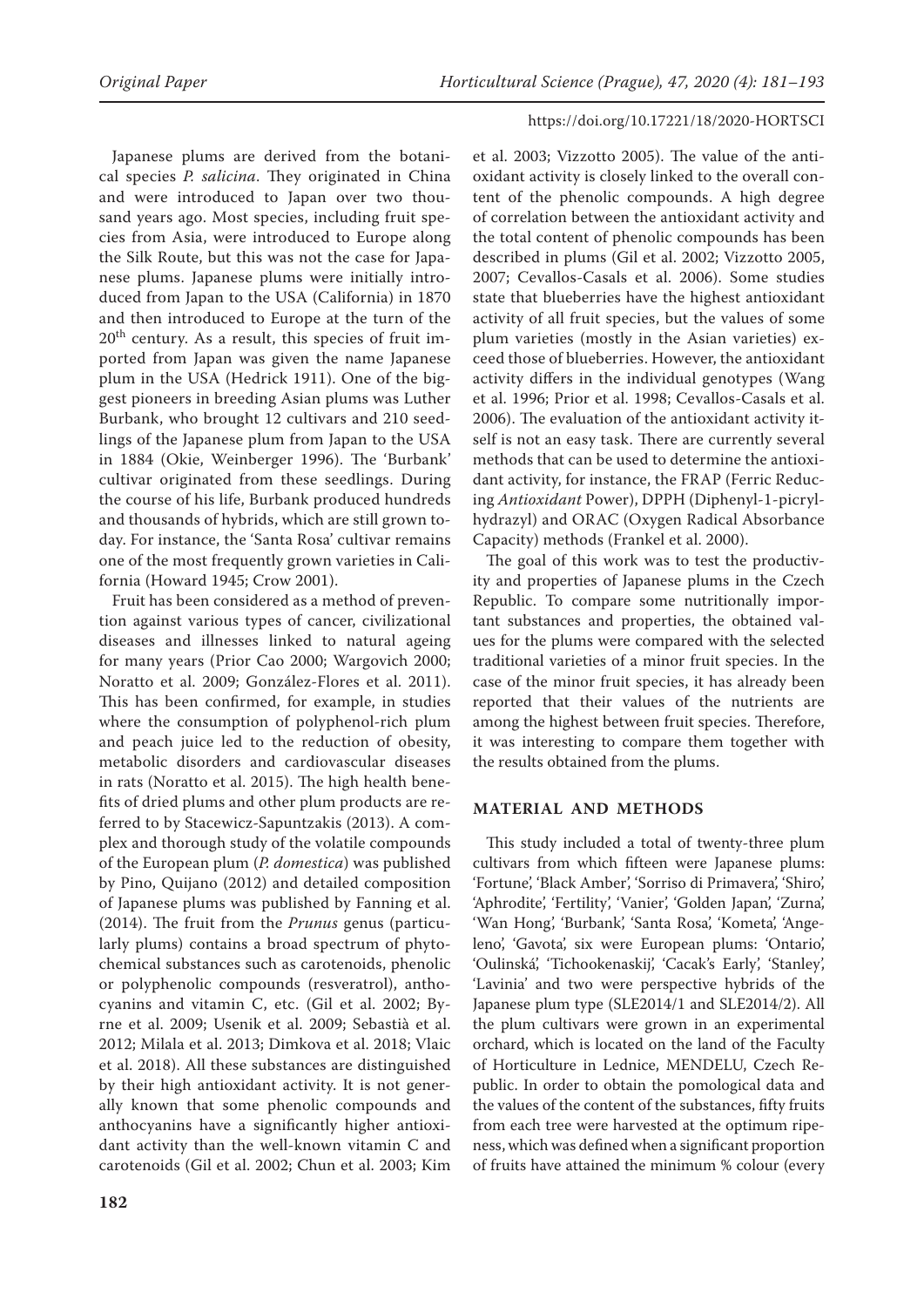fruit must have the minimum percentage of its surface coloured) (Siddiq, Sultan 2012). The harvested fruits were transported to the laboratory of the Faculty of Horticulture in Lednice in plastic bags to prevent any loss of water during transport. The fruits were cleaned from dirt and dust.

Thirteen minor fruit varieties were also tested from the selected fruit species: *Sambucus nigra* L. cv. 'Dana', *Rubus fruticosus* L. cv. 'Thorn Free', *Rubus idaeus* L. cv. 'Sugana', *Vaccinium myrtillus* L., *Vaccinium corymbosum* L. cv. 'Nelson', *Sorbus melanocarpa* L. cv. 'Nero', *Sorbus aucuparia* L. cv. 'Krasavica', *Lonicera edulis* L. cv. 'Amfora', *Cornus mass* L., cv. 'Vydubecký', *Ribes nigrum* L. cv. 'Titania', *Ribes rubrum* L. cv. 'Red Lake', *Grossularia uva-crispa* L. red cultivar 'Hinnonmaki Red' and green cultivar 'Hinnonmaki Green'. All the minor fruit varieties were grown in the experimental orchard of the Faculty of Horticulture, MEN-DELU, with the exception of *Vaccinium corymbosum*, which was grown in the experimental orchard of the Research and Breeding Institute of Pomology at Holovousy and the wild growing *Vaccinium myrtillus*, whose fruits were picked in the forest in Vysočina region in the Czech Republic. The minor fruit varieties were harvested in quantities of 500 g at the optimal consumption ripeness defined by the overall colouring of the fruits.

**Determination of pomological properties.** Ten plums were chosen at random from the fifty harvested fruits and were gradually weighed on an analytical scale Kern PES 6200-2M (Kern & Sohn, Germany). The size of all the fruits was then measured by a vernier calliper (mm): length (*L*), width (*W*) and thickness (*T*). These parameters were then measured for the stones as well. The fruit firmness was measured using a digital fruit firmness tester (TR Truoni, Italy) with an 8 mm diameter plunger in kg and calculated to kg/cm<sup>2</sup>. The pulp fraction  $(\%)$ , the weight fraction of the pulp of the fruit weight was calculated according to the formula:

(fruit mass (g)/stone mass (g)  $\times$  100) – 100.

**Determination of nutritional properties.** The total content of soluble solids (%) (TSS) was determined using a Kruss AR4D refractometer (Kruss, Germany) at room temperature.

The samples for determining the content of the ascorbic acid (mg/100 g) (vitamin C) were prepared using the method according to Wright, Kader (1997), the sample itself consisted of 80% flesh and 20% peel. For plums, a sample consisting of 100% flesh was prepared in addition. The total content of the

ascorbic acid (TAA) was determined using High Performance Liquid Chromatography (HPLC) according to the method by Zapata and Dufour (1992).

For each plum cultivar, three methanol extracts were prepared from the fruits as follows: 5 g of fruit (MIX – 80% flesh and 20 % peel; FLESH – 100% flesh; PEEL – 100% peel) was homogenised in 20 ml of 75% methanol and left to extract for 24 hours. After 24 hours, the homogenate was filtered through filter paper. From the minor fruit varieties, the methanol extract was prepared using 80% flesh and 20% peel. The extracts were then used to determine the total antioxidant activity (TAC), the total content of phenolic compounds (TCP) and the total content of flavonoids (TCF).

The TCF (mg CE/100 g) was determined spectrophotometrically in a Specord 50 Plus (Analytik Jena, Germany) using aluminium chloride  $(AICI_3)$ and sodium nitrite (NaNO<sub>2</sub>). The results were expressed as the mg equivalent of catechin (CE) per 100 g of fresh mass.

The TCP (mg GAE/100 g) was measured using a spectrophotometer at a wavelength of 750 nm. Prior to the measurement, the samples were prepared by mixing 50 μl of the methanol extract with 1 ml of a Folin-Ciocalteu reagent and 1 ml of demineralised water.

The DPPH (mg TE/100 g) method was used to determine the total antioxidant activity (TAC). The DPPH method is based on scavenging the radical cation DPPH + (2.2-diphenyl-1-picrylhydrazyl). Under normal conditions, this cation has a purple colour and creates a yellow colour following the reduction. 200 μl of diluted methanol extract was added to 3.8 ml of the DPPH reactive solution. The absorbance was measured after 30 min using a spectrophotometer at a wavelength of 515 nm. A solution of Trolox was used as the standard.

**Statistical assessment.** The statistical evaluation was performed using software Statistica 12. All the pomological investigations were performed on ten pieces of fruit, the results were averaged, and the standard deviation was calculated. The nutritional parameters were determined in triplicate, the results were averaged, and the standard deviation was calculated. An analysis of variance (ANOVA) using Tukey's HSD test was performed on all the monitored parameters. The correlation between the content of the flavonoids and the phenolic compounds and between all the nutritional parameters and the antioxidant activity was also executed.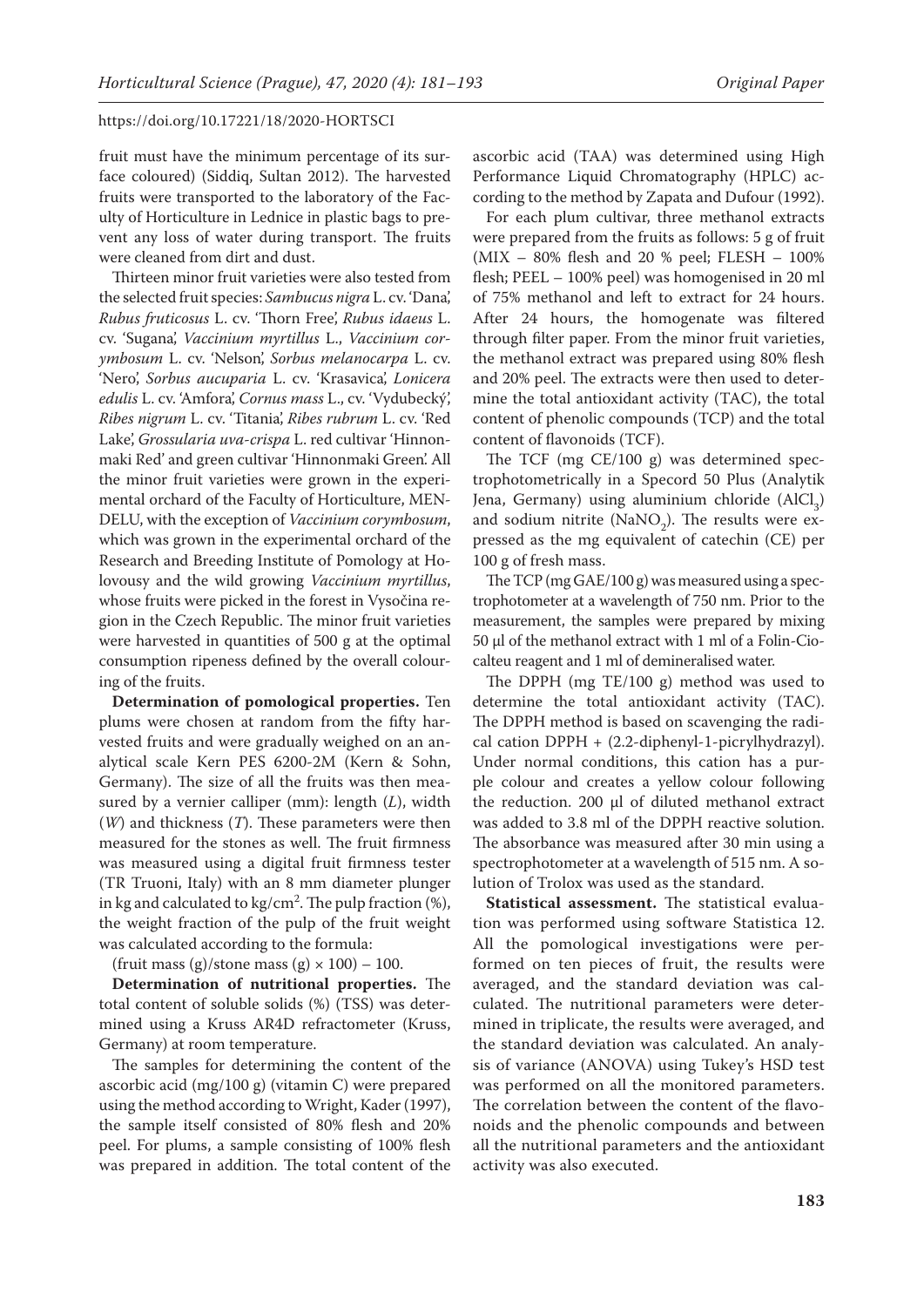# **RESULTS AND DISCUSION**

#### **Pomological properties**

The plums were harvested during the period from July 25, 2018 to September 11, 2018. The other fruit varieties were harvested from May 23, 2018 to September 26, 2018 (Tables 1 and 2). In this study, all the plums were harvested when fully ripen. The principle that the earliest varieties generate the highest profit applies to all fruit species (Cao et al. 2000). The plum harvest period, particularly of Japanese plums, follows smoothly into the apricot harvest period ('Velkopavlovická', July 10, 2018) and slightly overlaps the harvest period of European plums ('Stanley', September 11, 2018). This, therefore, fills in the gap between the harvests of these two very important stone fruit species. Pirkhezri et al. (2014) published the ripening period of Japanese plums in Iran from the middle of June to the 3<sup>rd</sup> week of September, which is very similar to the harvesting period in the Czech Republic.

One of the most important properties of this fruit is its size. A large fruit is preferred for both direct consumption and for processing (Pirkhezri et al. 2014). In this study, the Japanese plums achieved a greater weight than the European plums, however, this study includes only six European plum cultivars. The cultivar 'Aphrodite' 56.6 g (*L*: 45.4 mm; *W*: 44.2 mm; *T*: 46.56 mm; see Table 1) had the largest fruits, which is a very attractive cultivar with a balanced ripening period and an oval fruit shape (data not shown). On the contrary, the cultivar 'Shiro', 12.9 g (*L*: 27.6 mm; *W*: 26.6 mm, *T*: 27.7 mm) had the smallest fruits, see Table 1. Compared to the reference cultivar 'Angeleno', 39.1 g (*L*: 36.5 mm; *W*: 41.2 mm; *T*: 41.7 mm) only 'Aphrodite' had significantly larger fruits. On the contrary, the 'Shiro', 'Soriso di Primavera', 'Wan Hong', 'Burbank', 'Tichookeanskij', 'Golden Japan', 'SLE2014/1', 'SLE2014/2', 'Stanley', 'Black Amber', 'Ontario' and 'Oulinská' cultivars had significantly smaller fruits.

In relation to the stone size, the average values ranged from 0.5 g in 'Golden Japan' (*L*: 16.1 mm; *W*: 11.3 mm; *T*: 5.9 mm) to 2.7 g in the 'Fertility' cultivar (*L*: 28.7 mm; *W*: 20.3 mm; *T*: 11.1 mm), see Table 1. 'Fertility' is an inter-species hybrid of *Prunus salicina*  × *Prunus armeniaca*, which explains the larger size of its stone. Compared to the reference cultivar 'Angeleno', 0.88 g (*L*: 16.3 mm; *W*: 13.5 mm; *T*: 8.5 mm) the 'Gavota', 'Soriso di Primavera', 'Lavinia', 'Santa Rosa', 'Stanley', 'Ontario', 'Aphrodite', 'SLE2014/2', 'Cacak's Early' and 'Fertility' cultivars had signifi-

cantly larger stones, on the contrary 'Golden Japan' had significantly smaller stones.

An important parameter is the pulp fraction, which indicates the proportion of the edible part of the whole fruit. The highest pulp fraction was recorded in both the interspecific hybrids 'SLE2014/2' and 'SLE2014/1' (99.2% and 99.0%, respectively). Of the commercial varieties, the greengage 'Oulinská' (98.9%) and 'Stanley' (98.6%) had the highest pulp fraction. On the contrary, the lowest values were obtained with the Japanese plum variety 'Shiro' (91.0%) (Table 1).

The fruit firmness ranged from 0.7 kg/cm<sup>2</sup> 'Kometa' to 3.9 kg/cm<sup>2</sup> 'Fortune', see Table 1. None of the varieties had a significantly higher fruit firmness than the reference cultivar 'Angeleno'  $(3.6 \text{ kg/cm}^2)$ . With the exception of 'Fortune', 'Black Amber', 'Burbank' and 'Santa Rosa', all the other varieties had a significantly lower fruit firmness. The fruit firmness should be at least 2.65  $\text{kg/cm}^2$  to prevent damage during standard post-harvest operations (Gómez et al. 2006). Only four cultivars achieved this value in this study: 'Fortune' (3.9 kg/cm<sup>2</sup>), 'Black Amber'  $(3.7 \text{ kg/cm}^2)$ , 'Angeleno'  $(3.6 \text{ kg/cm}^2)$  and 'Burbank'  $(3.3 \text{ kg/cm}^2)$ . The fruits of these cultivars, therefore, can be manipulated even when fully ripe without any mechanical damage. Fruits achieving a value ranging between  $1.32-2.65$  kg/cm<sup>2</sup> are rated as "ready to buy" (Valero et al. 2007), where a total of eight cultivars fell within this range (Table 1). The fruits of the rest of the cultivars had lower values, which does not mean that they are not suitable for consumption, however, their manipulation could lead to some mechanical damage.

#### **Nutritional properties**

*Total content of soluble solids (TSS).* The TSS values of plum cultivars ranged from 14.4% 'Ontario' to 27.3% 'Stanley' (Table 3). Compared to 'Angeleno' (19.8%), a significantly higher TSS was measured only in the cultivars 'Wan Hong' and 'Stanley', on the contrary, a significantly lower TSS was measured in the cultivars 'Ontario', 'Kometa', 'SLE2014/1', 'Vanier', 'Golden Japan', 'Fertility', 'Cacak's Early' and 'Oulinská'. For plums, the TSS and firmness are two of the most important properties demonstrating the fruits' quality (Crisosto 1994; Paz et al. 2008). Crisosto et al. (2004) state that 12% is a minimum acceptable TSS value for plums for direct consumption. All the tested cultivars achieved this value. Liverani et al. (2010) came to the conclusion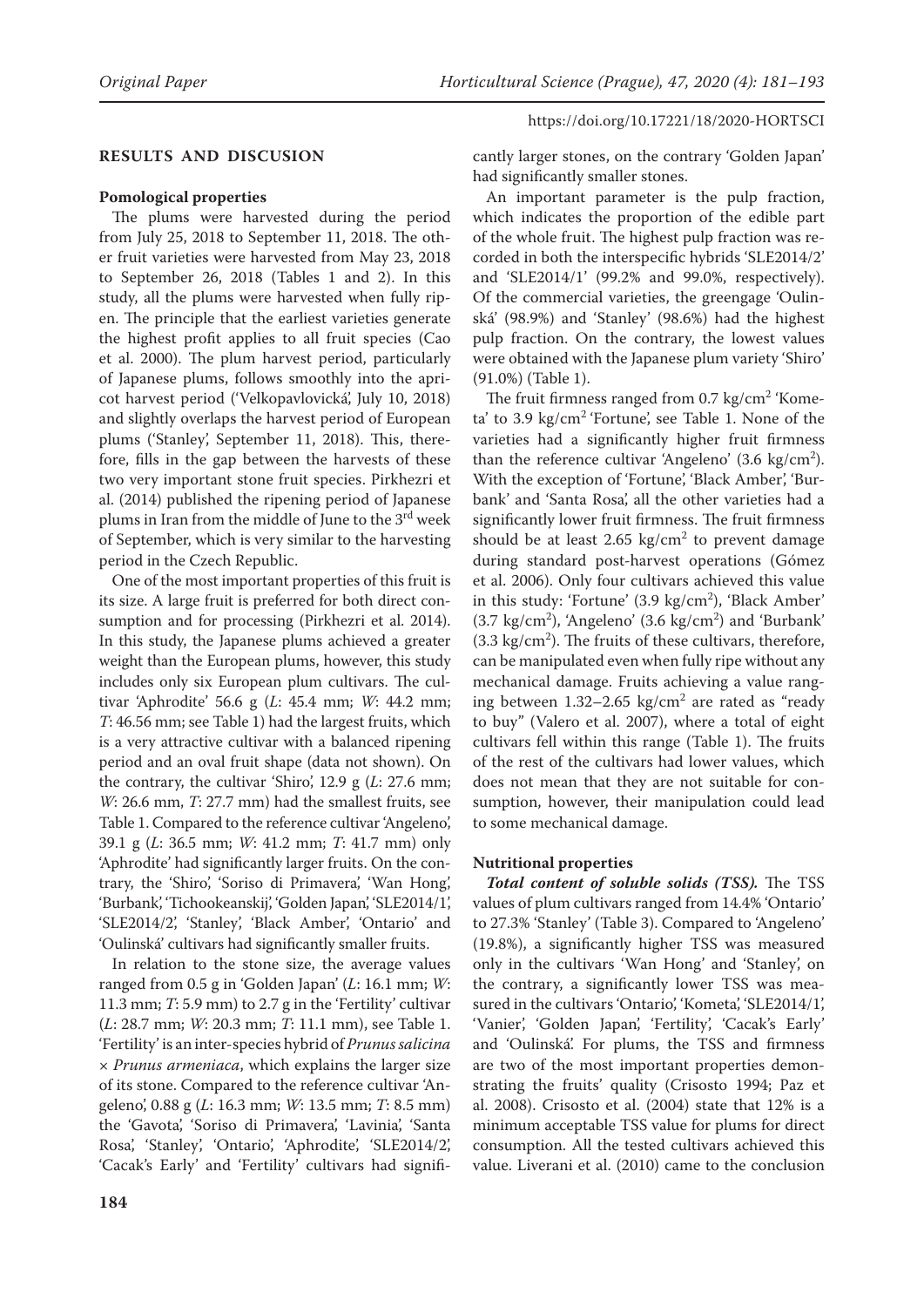| Table 1. Pomological traits of the tested plum cultivars |                    |                                |                                  |                                |                                  |                                 |                                |                                            |                                                     |                                |                                          |
|----------------------------------------------------------|--------------------|--------------------------------|----------------------------------|--------------------------------|----------------------------------|---------------------------------|--------------------------------|--------------------------------------------|-----------------------------------------------------|--------------------------------|------------------------------------------|
| Cultivar                                                 | of harvest<br>Time | Fruit length<br>$\rm (mm)^a$   | Fruit width<br>(mm)              | Fruit thickness<br>(mm)        | Fruit mass<br>$\mathbb{B}$       | Stone length<br>(mm)            | Stone width<br>(mm)            | Stone thickness<br>$\binom{mm}{\text{mm}}$ | Stone mass<br>$\circledcirc$                        | Pulp fraction<br>$(\%)$        | Fruit firmness<br>$\left(kg/cm^2\right)$ |
| Fortune                                                  | $22 - Aug$         | $42.82 \pm 0.6^{f-i}$          | $40.86 \pm 1.0^{ghi}$            | $43.68 \pm 0.9^{ij}$           | 2.6 <sup>g</sup><br>$45.58 \pm$  | $20.06 \pm 0.4^{d-h}$           | $14.24 \pm 0.4^{b-g}$          | $8.12 \pm 0.3^{\rm de}$                    | $1.02\pm0.05^{\rm cde}$                             | $97.74 \pm 0.2^{ab}$           | $3.92 \pm 0.2^h$                         |
| <b>Black Amber</b>                                       | $03 - Aug$         | $30.84\pm0.8^{\rm abc}$        | $37.26 \pm 1.6^{\mathrm{e-h}}$   | $36.68 \pm 0.9$ efgh           | $25.04 \pm 2.8^{b-e}$            | $17.62 \pm 0.2^{\rm bcd}$       | $13.38 \pm 0.2^{a-d}$          | $7.26 \pm 0.1^{\text{bcd}}$                | $0.64\pm0.05^{\rm abc}$                             | $97.30 \pm 0.4$ <sup>a-d</sup> | $3.71 \pm 0.1$ <sup>gh</sup>             |
| Soriso di Primavera                                      | $03 - Aug$         | $31.74 \pm 0.5^{a-d}$          | $28.42\pm0.3^{\rm ab}$           | $29.30 \pm 0.1^{ab}$           | $17.52 \pm 0.2$ <sup>ab</sup>    | $22.78\pm0.4^{\rm hi}$          | $14.38 \pm 0.3$ <sup>c-g</sup> | $6.41\pm0.2^{\rm ab}$                      | $1.34 \pm 0.06^{e-h}$                               | $92.33 \pm 0.5^{ij}$           | $1.01 \pm 0.1^{\text{abc}}$              |
| Shiro                                                    | $03 - Aug$         | $27.62 \pm 0.8^a$              | $26.62 \pm 0.6^a$                | $27.70 \pm 0.5^a$              | $13.92 \pm 0.7^a$                | $19.46 \pm 0.8^{\rm def}$       | $13.94 \pm 0.3^{b-f}$          | $6.56 \pm 0.2^{\rm abc}$                   | $1.26 \pm 0.07^{d-h}$                               | $90.95 \pm 0.2$ <sup>1</sup>   | $0.95 \pm 0.1^{ab}$                      |
| Aphrodite                                                | $03 - Aug$         | $45.44\pm1.0^{\mathrm{i}}$     | $44.20 \pm 0.6^{\circ}$          | $46.58 \pm 0.6$                | $56.60 \pm 2.0^h$                | $24.84 \pm 0.4$ <sup>1</sup>    | $17.96 \pm 0.2^h$              | $10.12\pm0.1^{\mathrm{i}\mathrm{j}}$       | $2.08 \pm 0.08$ <sup>1</sup>                        | $96.30 \pm 0.2^{b-e}$          | $1.17 \pm 0.02$ <sup>a-d</sup>           |
| Fertility                                                | $25$ -Jul          | $43.34 \pm 0.68^{\rm hi}$      | $40.36\pm1.1^{f-i}$              | $45.51 \pm 1.4$                | 2.78<br>$45.76 \pm$              | $28.71 \pm 0.4$                 | $20.26 \pm 0.4^{\text{i}}$     | $11.12 \pm 0.1$                            | $2.74 \pm 0.05$                                     | $93.93 \pm 0.4$ fgh            | $0.82\pm0.1^{\rm ab}$                    |
| Vaniar                                                   | $25$ -Jul          | $37.52 \pm 1.3^{\rm ef}$       | $37.42 \pm 1.5^{\mathrm{e-h}}$   | $36.64 \pm 1.5^{d-h}$          | $\pm 2.2$ <sup>fg</sup><br>38.92 | $19.18 \pm 0.5^{\rm cdef}$      | $13.60 \pm 0.7^{b-e}$          | $\pm$ 0.1 $\mathrm{det}$<br>8.48           | $\pm$ 0.04 $\mathrm{d}\mathrm{e}\mathrm{f}$<br>1.12 | $97.10 \pm 0.1$ <sup>a-d</sup> | $\pm 0.02$ <sup>ab</sup><br>0.79         |
| Golden Japan                                             | $25$ -Jul          | $34.26 \pm 0.8^{b-e}$          | $33.62 \pm 1.3^{\mathrm{c-e}}$   | $33.02\pm1.1^{\rm b-f}$        | $21.72 \pm 2.2^{\rm abc}$        | $16.15\pm0.3^{\rm abc}$         | $11.30 \pm 0.1^a$              | $5.94 \pm 0.3^a$                           | $0.48 \pm 0.08^{a}$                                 | $97.67 \pm 0.5^{ab}$           | $0.97 \pm 0.1^{\rm abc}$                 |
| Zurna                                                    | $25$ -Jul          | $37.90 \pm 1.0$ <sup>ef</sup>  | $36.20\pm0.8^{\mathrm{d-h}}$     | $34.78 \pm 0.6^{c-g}$          | $28.84 \pm 1.7^{c-f}$            | $18.06 \pm 0.3^{\mathrm{bcde}}$ | $12.16 \pm 0.4^{ab}$           | $7.44 \pm 0.1^{\rm{bcd}}$                  | $0.65 \pm 0.09$ <sup>ab</sup>                       | $97.95 \pm 0.3^a$              | $0.85\pm0.1^{\rm ab}$                    |
| Wan Hong                                                 | 16-Aug             | $33.68 \pm 0.8^{b-e}$          | $29.62 \pm 0.5^{\,\mathrm{abc}}$ | $31.42 \pm 0.5^{abc}$          | $18.36 \pm 0.9$ <sup>ab</sup>    | $18.84 \pm 0.7^{b-f}$           | $12.21 \pm 0.2^{ab}$           | $7.56\pm0.1^{\rm{bcd}}$                    | $0.72 \pm 0.05^{\rm abc}$                           | $96.09 \pm 0.2$ <sup>cde</sup> | $1.94 \pm 0.1^{b-e}$                     |
| Burbank                                                  | $16 - Aug$         | $29.02 \pm 1.5^{\rm ab}$       | $32.10\pm0.8^{\rm{bcd}}$         | $31.06 \pm 1.3^{\rm abc}$      | $20.20 \pm 1.5^{\rm abc}$        | $15.92 \pm 1.5^{\rm ab}$        | $12.22 \pm 0.2^{abc}$          | $7.58 \pm 0.3$ bod                         | $0.92 \pm 0.07^{\rm bad}$                           | $95.43 \pm 0.2$ <sup>ef</sup>  | $3.29 \pm 0.4$ fgh                       |
| Santa Rosa                                               | $16 - Aug$         | $36.68 \pm 1.1^{\rm de}$       | $35.98 \pm 1.2^{d-g}$            | $35.21 \pm 1.0^{c-g}$          | $29.44 \pm 2.5$ def              | $22.44 \pm 0.5$ <sup>ghi</sup>  | $15.68 \pm 1.0$ <sup>efg</sup> | $8.54 \pm 0.3$ <sup>d-g</sup>              | $1.44\pm0.1^{\rm fgh}$                              | $95.04 \pm 0.4$ <sup>efg</sup> | $2.54 \pm 0.4$ <sup>efg</sup>            |
| Kometa                                                   | $25$ -Jul          | $39.08 \pm 0.8$ <sup>e-h</sup> | 39.91 $\pm$ 0.2f <sup>-i</sup>   | $37.92 \pm 0.6$ <sup>fgh</sup> | $35.04 \pm 1.7^{\rm ef}$         | $14.28 \pm 0.4^a$               | $20.54 \pm 0.3$                | $7.76\pm0.1^{\rm{bcd}}$                    | $0.91\pm0.08^{\rm bcd}$                             | $97.72 \pm 0.2^{\text{abc}}$   | $0.73 \pm 0.1^a$                         |
| Angelano                                                 | $11-$ Sep          | $36.46 \pm 1.2^{\mathrm{de}}$  | $41.20\pm1.2^{\text{hi}}$        | $41.66 \pm 1.0^{\text{hij}}$   | 3.8 <sup>fg</sup><br>$39.11 \pm$ | $16.36\pm0.7^{\rm abc}$         | $13.48 \pm 0.2^{bcd}$          | $8.46 \pm 0.3^{\rm def}$                   | $0.88\pm0.1^{\rm{bcd}}$                             | $96.36 \pm 0.2^{ab}$           | $3.64 \pm 0.1$ <sup>gh</sup>             |
| Gavota                                                   | $25$ -Jul          | $35.86 \pm 0.3^{\rm cde}$      | $33.24 \pm 0.7^{b-e}$            | $30.78 \pm 0.6^{\rm abc}$      | $32.65 \pm 1.2^{\rm def}$        | $18.08 \pm 0.4^{\text{bcde}}$   | $16.14 \pm 0.1$ <sup>fgh</sup> | $\pm$ 0.2e <sup>-i</sup><br>9.42           | $1.32 \pm 0.04$ e-h                                 | $97.84 \pm 0.2$ <sup>cde</sup> | $2.16 \pm 0.1^{c-f}$                     |
| Ontario                                                  | $03 - Aug$         | $38.52 \pm 1.2^{\rm eff}$      | $33.92 \pm 0.4$ <sup>cde</sup>   | $34.38 \pm 0.8$ <sup>b-g</sup> | $26.98 \pm 0.9^{b-e}$            | $20.78 \pm 0.4$ e-h             | $15.02 \pm 0.3$ <sup>d-g</sup> | $9.52\pm0.3^{f-i}$                         | $1.62\pm0.08^{\rm h}$                               | $98.45 \pm 0.3$ <sup>fgh</sup> | $1.55 \pm 0.3^{a-e}$                     |
| Oulinská                                                 | 16-Aug             | $35.50\pm0.7^{\rm cde}$        | $31.76 \pm 0.5^{\rm bad}$        | $34.26 \pm 0.8^{b-g}$          | $25.22 \pm 1.6^{b-e}$            | $19.86 \pm 0.4^{d-h}$           | $15.04 \pm 0.3$ <sup>d-g</sup> | $\pm$ 0.2 <sup>f-i</sup><br>9.48           | $1.24 \pm 0.06^{d-h}$                               | $98.92 \pm 0.1$ <sup>efg</sup> | $1.08 \pm 0.2^{\text{abc}}$              |
| Tichookeanskij                                           | $03 - Aug$         | $35.08 \pm 0.9^{\rm cde}$      | $30.20\pm0.3^{\rm abc}$          | $34.32 \pm 0.5^{b-g}$          | $20.84\pm0.7^{\rm abc}$          | $19.68 \pm 0.2^{\rm defg}$      | $13.48 \pm 0.3^{\rm bcd}$      | $7.84\pm0.1^{\rm cd}$                      | $1.25 \pm 0.04^{d-g}$                               | $97.69 \pm 0.2$ <sup>fgh</sup> | $2.31 \pm 0.3$ <sup>def</sup>            |
| Cacak's Early                                            | $25$ -Jul          | $51.52 \pm 0.6$                | $33.64 \pm 0.6^{\rm cde}$        | $38.82 \pm 1.3$ <sup>ghi</sup> | $\pm$ 2.5 <sup>fg</sup><br>38.56 | $30.12 \pm 0.5$                 | $16.33 \pm 0.18^{h}$           | $\pm$ 0.2 <sup>hij</sup><br>9.92           | $2.38 \pm 0.04^{ij}$                                | $97.72 \pm 0.5$ ghi            | $t \pm 0.1$ def<br>2.28                  |
| Stanley                                                  | 11-Sep             | $44.22\,\pm\,0.8^{\rm hi}$     | $26.34 \pm 0.6^a$                | $32.58 \pm 0.5^{a-e}$          | $23.24 \pm 1.2^{a-d}$            | $28.28 \pm 0.5$                 | $14.06 \pm 0.1^{b-f}$          | $7.96 \pm 0.1^d$                           | $1.58 \pm 0.04$ <sup>gh</sup>                       | $98.56 \pm 0.5^{hi}$           | $1.44 \pm 0.4^{a-e}$                     |
| Lavinia                                                  | $25$ -Jul          | $38.94 \pm 1.9^{e-h}$          | $35.43 \pm 1.6$ def              | $32.24 \pm 1.6^{a-e}$          | $32.20 \pm 1.3$ <sup>def</sup>   | $20.34 \pm 0.4^{d-h}$           | $13.02 \pm 0.2$ <sup>a-d</sup> | $8.58 \pm 0.2^{d-h}$                       | $1.34 \pm 0.05^{e-h}$                               | $98.44 \pm 0.2^{\text{de}}$    | $1.56 \pm 0.1^{a-e}$                     |
| SLE2014/1                                                | $03 - Aug$         | $33.90 \pm 0.9^{b-c}$          | $32.51 \pm 0.8^{b-c}$            | $33.56 \pm 1.0^{b-f}$          | $22.52 \pm 1.3 sbcd$             | $18.84 \pm 0.5^{b-f}$           | $13.04 \pm 0.5^{a-d}$          | $8.24\pm0.3^{\rm def}$                     | $1.02 \pm 0.09$ <sup>ode</sup>                      | $98.97 \pm 0.4$ ef             | $1.03 \pm 0.2$ <sup>abc</sup>            |
| SLE2014/2                                                | $03 - Aug$         | $36.42 \pm 0.7^{\rm de}$       | $32.00 \pm 0.5^{bcd}$            | $33.96\pm0.6^{\text{bodefg}}$  | $24.96 \pm 1.2^{\text{bode}}$    | $21.43 \pm 0.5$ <sup>fgh</sup>  | $14.74\pm0.3^{\rm def}$        | $9.88\pm0.2^{\rm ghij}$                    | $2.34 \pm 0.09$ <sup>i</sup>                        | $99.18 \pm 0.1k$               | $0.82 \pm 0.1^{ab}$                      |
|                                                          |                    |                                |                                  |                                |                                  |                                 |                                |                                            |                                                     |                                |                                          |

Table 1. Pomological traits of the tested plum cultivars

aAny two means within a row not followed by the same letter are significantly different at <sup>a</sup>Any two means within a row not followed by the same letter are significantly different at  $P \le 0.05$ 

https://doi.org/10.17221/18/2020-HORTSCI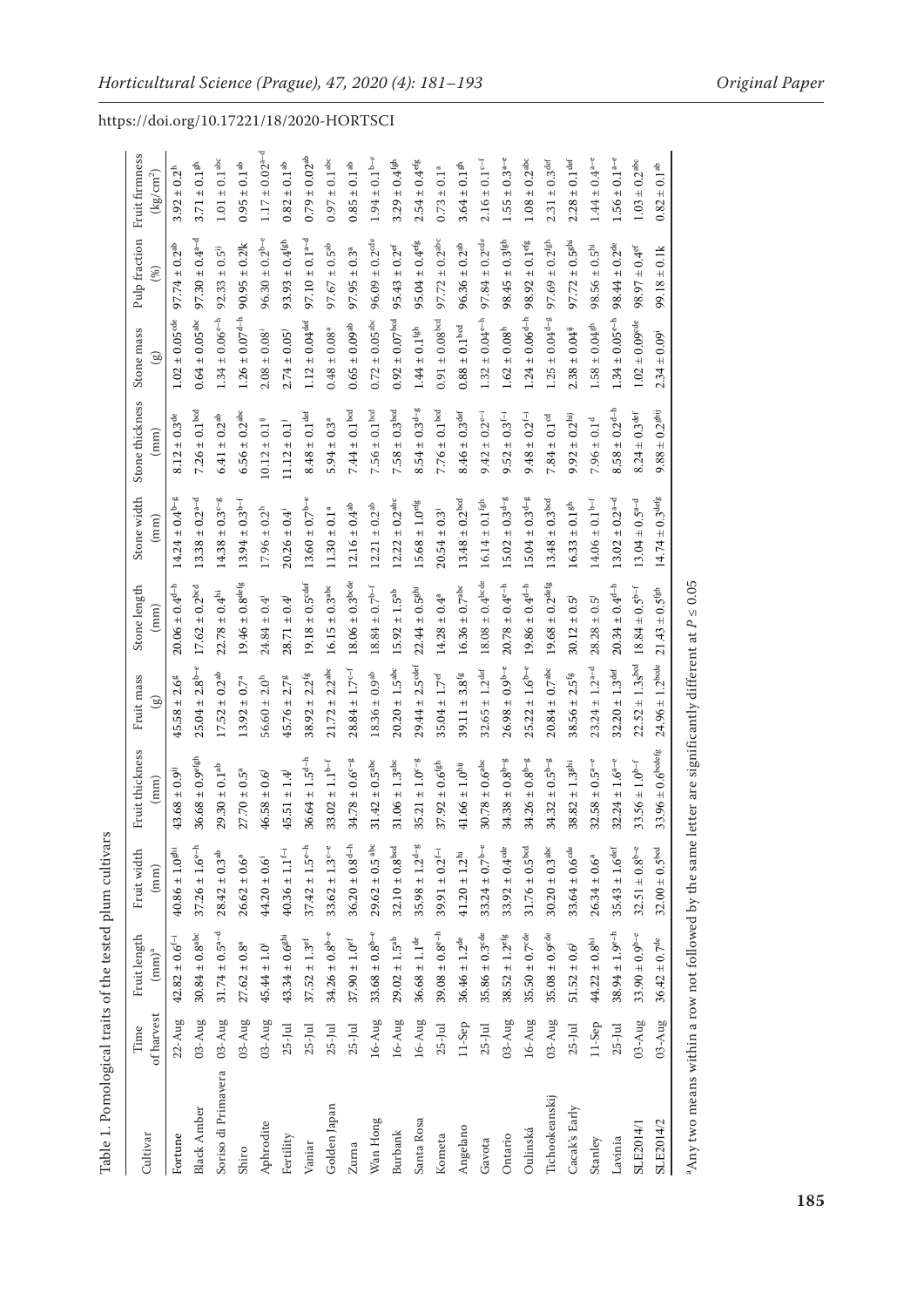| Minor fruit species/cultivar                 | Time<br>of harvest<br>(date) | Total soluble<br>solid (TSS)<br>$(\%)^{\rm a}$ | Total ascorbic<br>acid (TAA)<br>in mix<br>(mg/100 g) | Total flavonoids<br>$(TCF)$ in mix<br>(mg CE/100 g) | Total phenolics<br>$(TCP)$ in mix<br>(mg GAE/100 g) | Total antioxidant<br>activity (TAC)<br>DPPH mix<br>(mg TE/100 g) |
|----------------------------------------------|------------------------------|------------------------------------------------|------------------------------------------------------|-----------------------------------------------------|-----------------------------------------------------|------------------------------------------------------------------|
| Sambucus nigra 'Dana'                        | $22$ -Aug                    | $8.35\pm0.6^{\text{abc}}$                      | $122.06 \pm 2.8$ <sup>f</sup>                        | $48.01 \pm 0.9^e$                                   | $323.63 \pm 0.12^1$                                 | $264.89 \pm 3.31$ <sup>ef</sup>                                  |
| Rubus fruticosus 'Thorn Free'                | $11-Aug$                     | $7.40 \pm 0.2^{ab}$                            | $115.14 \pm 6.2$ <sup>ef</sup>                       | $32.59 \pm 0.0^{\rm d}$                             | $244.56 \pm 8.2^f$                                  | $155.67 \pm 4.99^{\circ}$                                        |
| Rubus idaeus 'Sugana'                        | $11-Aug$                     | $8.10 \pm 0.1^{\rm abc}$                       | $69.63 \pm 0.9^{cd}$                                 | $12.36 \pm 0.8$ <sup>ab</sup>                       | $135.59 \pm 0.08$ <sup>d</sup>                      | $94.45 \pm 3.04^a$                                               |
| Vaccinium myrtillus<br>- wild shrub          | $29$ -Jul                    | $6.60 \pm 0.1^a$                               | $14.34 \pm 1.7^a$                                    | $139.59 \pm 6.1^{\rm m}$                            | $567.19 \pm 0.45^m$                                 | $392.7 \pm 5.37^h$                                               |
| Vaccinium corymbosum<br>'Nelson'             | $02$ -Aug                    | $9.00 \pm 0.5^{\text{a-d}}$                    | $14.13 \pm 1.5^a$                                    | $117.53 \pm 0.0^{kl}$                               | $346.83 \pm 0.08^k$                                 | $270.24 \pm 3.14^f$                                              |
| Sorbus melanocarpa 'Nero'                    | $22$ -Aug                    | $24.61 \pm 1.0$ <sup>j</sup>                   | $61.25 \pm 2.2$ <sup>cd</sup>                        | $544.67 \pm 4.3$ <sup>p</sup>                       | $849.94 \pm 0.23$ <sup>q</sup>                      | $435.82 \pm 7.95^{\mathrm{i}}$                                   |
| Sorbus aucuparia 'Krasavica'                 | $26-Sep$                     | $26.11 \pm 0.2$ <sup>j</sup>                   | $622.99 \pm 1.6^k$                                   | $112.05 \pm 4.2^{\text{ik}}$                        | $335.8 \pm 0.1$ <sup>j</sup>                        | $268.85 \pm 9.7$ <sup>f</sup>                                    |
| Lonicera edulis 'Amfora'                     | $23-May$                     | $11.80 \pm 1.0$ <sup>d-h</sup>                 | $183.75 \pm 2.2$ <sup>g</sup>                        | $257.78 \pm 2.3^{\circ}$                            | $799.07 \pm 2.17^p$                                 | $849.76 \pm 13.62$                                               |
| Cornus mass 'Vydubecký'                      | $22-Sep$                     | $20.92 \pm 0.3^{\rm i}$                        | $331.45 \pm 3.3^h$                                   | $127.04 \pm 0.9$ <sup>im</sup>                      | $983.88 \pm 0.41$ <sup>r</sup>                      | $340.07 \pm 3.6^8$                                               |
| Ribes nigrum 'Titania'                       | $13$ -Jul                    | $13.93 \pm 0.4$ <sup>gh</sup>                  | $429.21 \pm 8.7^{\text{i}}$                          | $74.51 \pm 5.0$ <sup>fg</sup>                       | $539.32 \pm 0.24$                                   | $340.73 \pm 2.88$ <sup>g</sup>                                   |
| Ribes rubrum 'Red Lake'                      | $13$ -Jul                    | $13.65 \pm 0.7$ <sup>gh</sup>                  | $132.77 \pm 10.1^f$                                  | $24.5 \pm 0.0^{bcd}$                                | $156.59 \pm 0.05^e$                                 | $118.95 \pm 8.28^{ab}$                                           |
| Grossularia uva-crispa<br>'Hinnonmaki Red'   | $13$ -Jul                    | $14.03 \pm 0.5^{\rm h}$                        | $64.18 \pm 5.0^{cd}$                                 | $31.11 \pm 1.0^d$                                   | $143.86 \pm 1.45$ <sup>d</sup>                      | $225.04 \pm 9.16^{\circ}$                                        |
| Grossularia uva-crispa<br>'Hinnonmaki Green' | $13$ -Jul                    | $14.04 \pm 1.0^h$                              | $33.09 \pm 1.0^{ab}$                                 | $5.64 \pm 0.0^a$                                    | $45.25 \pm 0.12^a$                                  | $94.08 \pm 3.24^a$                                               |

Table 2. Nutritional properties of the tested minor fruit species

 $^{\rm a}$ Any two means within a row not followed by the same letter are significantly different at  $P$  ≤ 0.05

that European plums have a higher TSS than Japanese cultivars. However, only six European plum cultivars are included in the present work, which are also not typical representatives of this group. Therefore, were unable to confirm this statement with any accuracy from the present work. On the other hand, we proved a higher TSS at the European plums than at the Japanese plums in a previous work, when most of the European cultivars achieved TSS values of over 20% (Wolf et al. 2019).

The TSS values ranged between 6.6 % (*V. myrtillus*) to 26.1% 'Krasavica' (Table 2), in the minor fruit varieties. Only the varieties 'Vydubecký' (*C. mas*), 'Nero' and 'Krasavica' (*Sorbus*) had a higher TSS than the plum cultivars with the lowest TSS. The TSS values of the samples derived from the *Sorbus* genus are, however, significantly higher than those in a study of Kampus et al. (2009). The remaining samples had TSS values significantly lower than the plums.

*Total content of ascorbic acid (TAA).* The TAA in MIX in the plum cultivars ranged from 0.7 mg/100 g 'Kometa' to  $8.4$  mg/100 g 'Stanley'. Significantly higher TAA in MIX compared to 'Angeleno' (6.1 mg/100 g) was only measured at the cultivar 'Stanley'. On the contrary, all the cultivars, except for 'Wan Hong', had a significantly lower TAA in MIX compared to 'Angeleno' (Table 3). Gil et al.

(2002) measured a TAA in the tested plum cultivars within the range of  $3-10 \text{ mg}/100 \text{ g}$ . Our data reached slightly lower values.

The TAA in FLESH in the plum cultivars ranged from 0.6 mg/100 g 'Kometa' to 5.4 mg/100 g 'Stanley' (Table 3). A higher TAA in the FLESH content compared to 'Angeleno' (4.7 mg/100 g) was only found in the cultivar 'Wan Hong' and 'Stanley'. All the cultivars, with the exception of 'Stanley', 'Oulinská' and 'Burbank', had a significantly lower TAA in FLESH compared to the cultivar 'Angeleno'. Gil et al. (2002) state that the peel contains a higher TAA than the flesh. Unfortunately, the TAA was not measured in the peel in the present study. However, the TAA in MIX was higher than the TAA in FLESH in most cultivars with the exception of 'Black Amber', 'Zurna', 'Oulinská' and 'Cacak's Early'. This indicates that the TAA in the peel increases the TAA in MIX. Even on the basis of these results, we assume that the TAA in the peel will be several times higher than in FLESH.

The TAA contain in the minor fruit varieties in MIX ranged from 14.1 mg/100 g 'Nelson' to 622.9 mg/100 g 'Krasavica' (Table 2). The plum cultivars 'Kometa', 'Tichookeanskij', 'Ontario', 'Cacak's Early' and 'Zurna' had a non-significant lower TAA in MIX than the minor fruit varieties. However, the samples of 'Thorn Free', 'Dana', 'Red Lake',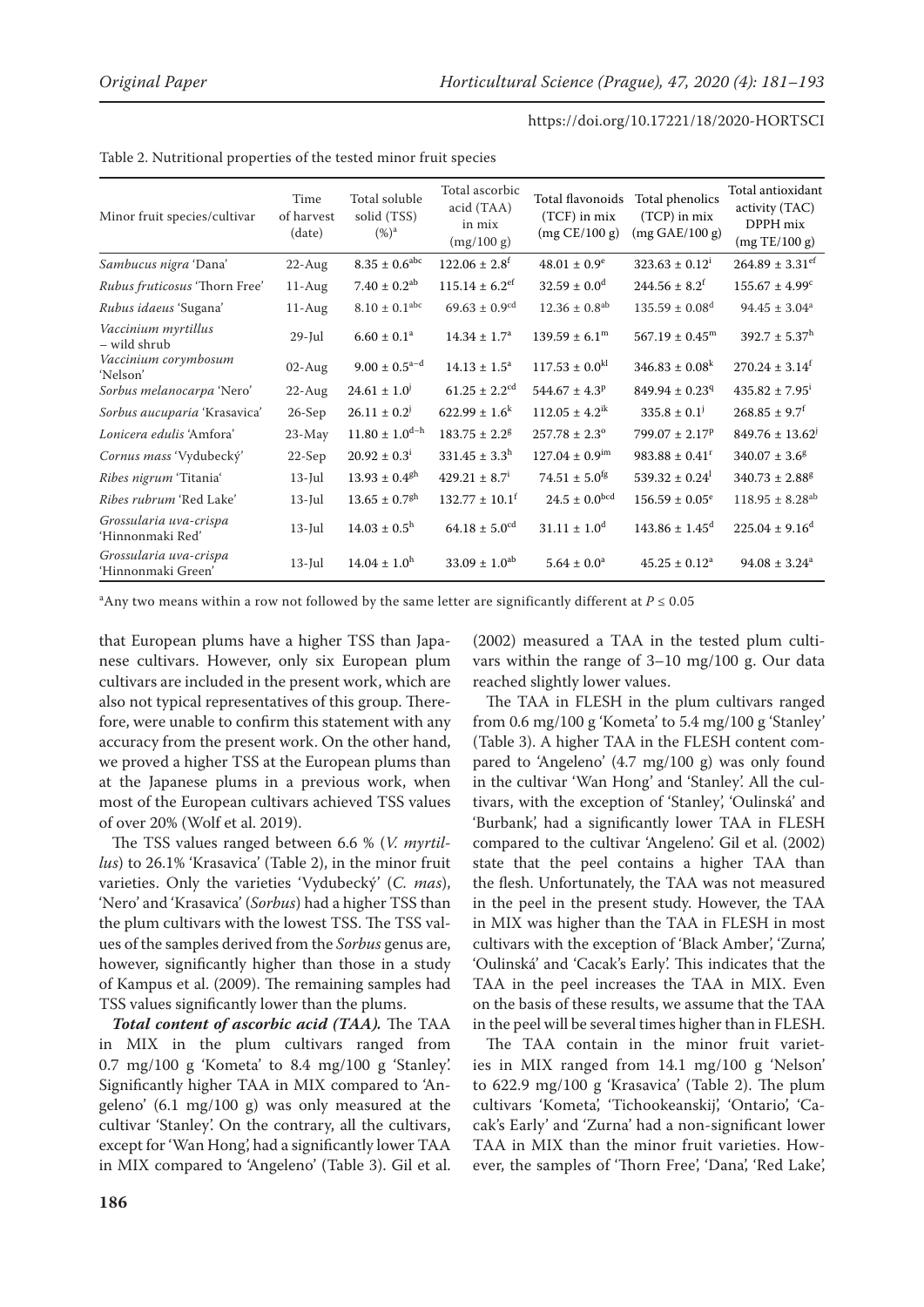| Cultivar                 | Total soluble solid<br>$(TSS)$ $%$ <sup>a</sup>     | Total ascorbic<br>acid (TAA) in mix<br>(mg/100 g) | Total ascorbic<br>acid (TAA)<br>in flesh<br>(mg/100 g) | Total flavonoids<br>(TCF) in flesh<br>(mg CE/100 g) | Total flavonoids<br>(TCF) in peel<br>(mg CE/100 g)                                                    | Total flavonoids<br>(TCF) in mix<br>(mg CE/100 g) |
|--------------------------|-----------------------------------------------------|---------------------------------------------------|--------------------------------------------------------|-----------------------------------------------------|-------------------------------------------------------------------------------------------------------|---------------------------------------------------|
| Fortune                  | $20.61\pm0.3^{\text{hij}}$                          | $16.77 \pm 0.1^{\rm cd}$                          | $15.53 \pm 0.2^{\text{a-e}}$                           | $31.79 \pm 1.4^{\textrm{ab}}$                       | $789.43 \pm 12.1$ <sup>ij</sup>                                                                       | $291.46 \pm 3.0$ <sup>n</sup>                     |
| <b>Black Amber</b>       | $17.71 \pm 0.3^{\text{c-h}}$                        | $15.96 \pm 0.1^{bcd}$                             | $18.81 \pm 0.1^{c-f}$                                  | $104.05 \pm 0.0$ <sup>gh</sup>                      | $923.02 \pm 12.1$ <sup>kl</sup>                                                                       | $220.89 \pm 0.0^1$                                |
| Soriso di Prima-         | $19.14 \pm 0.1$ <sup>fgh</sup>                      | $45.78 \pm 0.2^{\text{i}}$                        | $8.54 \pm 0.1^{ab}$                                    | $56.36 \pm 0.0$ <sup>cd</sup>                       | $400.78 \pm 0.0$ <sup>c-f</sup>                                                                       | $92.04 \pm 0.0^{\rm d}$                           |
| vera<br>Shiro            | $19.43 \pm 0.2$ <sup>ghi</sup>                      | $48.46 \pm 0.4^{\text{i}}$                        | $24.49 \pm 0.1$ <sup>efg</sup>                         | $122.84 \pm 1.4^{\rm ijk}$                          | $291.48 \pm 0.0^{bc}$                                                                                 | $101.24 \pm 0.0$ <sup>de</sup>                    |
| Aphrodite                | $19.66 \pm 0.3$ <sup>ghi</sup>                      | $24.62 \pm 0.1$ <sup>f</sup>                      | $18.84\pm0.2^{\mathrm{c-f}}$                           | $131.51 \pm 1.4^{jk}$                               | $935.17 \pm 24.2$ <sup>kl</sup>                                                                       | $211.69 \pm 0.0^{kl}$                             |
|                          | $16.35 \pm 0.5^{a-e}$                               | $16.8 \pm 2.1$ <sup>cd</sup>                      | $11.94 \pm 0.9^{\text{abc}}$                           | $108.39 \pm 0.0^{hi}$                               | $680.12 \pm 12.1$ <sup>hi</sup>                                                                       | $181.01 \pm 3.0^{\text{i}}$                       |
| Fertility                |                                                     | $17.21\pm0.1^{\rm l}$                             |                                                        | $111.28 \pm 1.4^{\rm hi}$                           |                                                                                                       |                                                   |
| Vaniar                   | $15.77 \pm 0.2^{a-d}$                               |                                                   | $17.94 \pm 0.1^{b-f}$                                  |                                                     | $461.51 \pm 32.1$ <sup>d-g</sup>                                                                      | $125.78 \pm 3.0^f$                                |
| Golden Japan             | $16.11 \pm 0.3^{a-d}$                               | $22.03 \pm 0.4$ <sup>ef</sup>                     | $22.25 \pm 0.7^{\rm d-g}$                              | $34.68 \pm 0.0^{ab}$                                | $194.32 \pm 12.1^{ab}$                                                                                | $64.42 \pm 0.0^c$                                 |
| Zurna                    | $17.96 \pm 0.3^{d-g}$                               | $13.01 \pm 0.2^{bc}$                              | $21.52 \pm 0.3^{c-g}$                                  | $73.71 \pm 0.0^e$                                   | $376.49 \pm 12.1$ <sup>cde</sup>                                                                      | $147.26 \pm 0.0$ <sup>g</sup>                     |
| Wan Hong                 | $22.37 \pm 0.3^{\circ}$                             | $63.5 \pm 0.2$                                    | $69.48 \pm 0.6^{kl}$                                   | $174.87 \pm 2.9$ <sup>mn</sup>                      | $971.61 \pm 12.1$ <sup>1</sup>                                                                        | $147.26 \pm 0.0$ <sup>g</sup>                     |
| Burbank                  | $21.65 \pm 0.2^{ij}$                                | $46.9 \pm 0.1^{\text{i}}$                         | $56.42 \pm 0.2^{ij}$                                   | $156.08 \pm 0.0^1$                                  | $789.43 \pm 12.1^{ij}$                                                                                | $202.49 \pm 0.0^{jk}$                             |
| Santa Rosa               | $18.53 \pm 0.3^{e-h}$                               | $32.35\pm0.6^{\rm g}$                             | $29.06 \pm 0.3$ <sup>gh</sup>                          | $108.39 \pm 0.0^{hi}$                               | $388.64 \pm 12.1$ <sup>c-f</sup>                                                                      | $193.28 \pm 0.0^{\circ}$                          |
| Kometa                   | $15.13 \pm 0.5^{ab}$                                | $7.36 \pm 0.1^a$                                  | $7.83\pm1.3^{\rm a}$                                   | $86.71 \pm 0.0$ <sup>ef</sup>                       | $473.65 \pm 0.0$ <sup>efg</sup>                                                                       | $116.58 \pm 3.0^f$                                |
| Angelano                 | $19.75 \pm 0.4$ <sup>ghi</sup>                      | $61.38 \pm 0.9$ <sup>j</sup>                      | $66.06 \pm 0.3$ <sup>jkl</sup>                         | $186.43 \pm 0.0$ <sup>n</sup>                       | $874.44 \pm 0.0$ <sup>jkl</sup>                                                                       | $162.61 \pm 3.0^h$                                |
| Gavota                   | $18.98 \pm 0.4$ <sup>fgh</sup>                      | $40.44 \pm 0.1$ <sup>h</sup>                      | $55.66 \pm 5.4^{\text{i}}$                             | $43.35 \pm 0.0^b$                                   | $340.06 \pm 32.1$ <sup>cd</sup>                                                                       | $73.63 \pm 0.0^{\circ}$                           |
| Ontario                  | $14.45 \pm 0.4^a$                                   | $11.25 \pm 0.1^{ab}$                              | $13.82 \pm 0.1^{a-d}$                                  | $91.04 \pm 0.0$ <sup>gh</sup>                       | $376.49 \pm 12.1$ <sup>cde</sup>                                                                      | $119.65 \pm 0.0^f$                                |
| Oulinská                 | $16.91 \pm 0.5^{b-f}$                               | $37.63 \pm 0.4^h$                                 | $61.91\pm0.2^\mathrm{ijk}$                             | $274.59 \pm 14.4^{\circ}$                           | $157.88 \pm 12.1^a$                                                                                   | $33.74\pm3.0^{\rm a}$                             |
| Tichookeanskij           | $19.36 \pm 0.4$ <sup>fgh</sup>                      | $11.03 \pm 0.1^{ab}$                              | $16.94 \pm 0.1^{a-f}$                                  | $115.61 \pm 1.4$ <sup>hij</sup>                     | $838.01 \pm 0.0$ <sup>jk</sup>                                                                        | $242.37 \pm 3.0^{\rm m}$                          |
| Cacak's Early            | $16.38 \pm 0.4^{a-e}$                               | $12.51\pm3.6^{\mathrm{bc}}$                       | $35.66 \pm 5.7^{\rm h}$                                | $21.67 \pm 0.0^a$                                   | $145.74 \pm 0.0^a$                                                                                    | $46.02 \pm 0.0^b$                                 |
| Stanley                  | $27.25 \pm 0.8^k$                                   | $83.27 \pm 0.1^k$                                 | $73.01 \pm 0.9^{\mathrm{l}}$                           | $169.09 \pm 0.0^{\text{lm}}$                        | $364.35 \pm 72.8$ <sup>cde</sup>                                                                      | $119.65 \pm 0.0^f$                                |
| Lavinia                  | $20.42 \pm 0.4^{\rm{hij}}$                          | $19.75\pm0.4^{\rm def}$                           | $17.61\pm2.4^{\mathrm{b-f}}$                           | $72.26 \pm 1.4^{\text{de}}$                         | $510.09 \pm 21.0$ <sup>fg</sup>                                                                       | $104.31 \pm 3.0^e$                                |
| SLE2014/1                | $15.66 \pm 0.4^{abc}$                               | $29.86 \pm 0.1$ <sup>g</sup>                      | $37.72 \pm 0.2^{\rm h}$                                | $134.44 \pm 0.0^k$                                  | $570.81 \pm 24.2$ <sup>gh</sup>                                                                       | $174.87 \pm 0.0^{\text{i}}$                       |
| SLE2014/2                | $17.93 \pm 0.7$ <sup>d-g</sup>                      | $30.04 \pm 0.3$ <sup>g</sup>                      | $25.34 \pm 0.1$ <sup>fg</sup>                          | $52.02 \pm 0.0^{\circ}$                             | $485.81 \pm 48.5$ <sup>efg</sup>                                                                      | $208.62 \pm 3.0^k$                                |
| Cultivar                 | Total phenolics<br>(TCP) in flesh<br>(mg GAE/100 g) | Total phenolics<br>(TCP) in peel<br>(mgGAE/100 g) | Total phenolics<br>(TCP) in mix<br>(mg GAE/100 g)      | activity (TAC)<br>DPPH flesh<br>(mg TE/100 g)       | Total antioxidant Total antioxidant Total antioxidant<br>activity (TAC)<br>DPPH peel<br>(mg TE/100 g) | activity (TAC)<br>DPPH mix<br>(mg TE/100 g)       |
| Fortune                  | $303.25 \pm 0.38^u$                                 | $560.85 \pm 0.5^s$                                | $429.77 \pm 0.4^t$                                     | $560.76 \pm 0.0^{\rm m}$                            | $1.130.97 \pm 0.0^1$                                                                                  | $745.99 \pm 9.1^{\text{i}}$                       |
| <b>Black Amber</b>       | $207.94 \pm 0.31^1$                                 | $646.07 \pm 1.3$ <sup>u</sup>                     | $343.22 \pm 0.0^s$                                     | $504.68 \pm 0.0^1$                                  | $1246.16 \pm 10.4$ <sup>n</sup>                                                                       | $777.74 \pm 0.0^{ijk}$                            |
| Soriso di Prima-<br>vera | $114.88 \pm 0.44$ <sup>g</sup>                      | $210.75 \pm 0.4^f$                                | $121.01 \pm 0.1^d$                                     | $119.62 \pm 0.0$ <sup>cd</sup>                      | $753.98 \pm 0.0^{\rm h}$                                                                              | $380.93 \pm 0.0^b$                                |
| Shiro                    | $246.95 \pm 0.34^p$                                 | $156.66 \pm 0.9^d$                                | $330.01 \pm 0.2^r$                                     | $373.84 \pm 0.0^{\text{i}}$                         | $345.57 \pm 0.0^{\text{de}}$                                                                          | $534.36 \pm 5.3^{\rm ef}$                         |
| Aphrodite                | $251.21 \pm 0.42$ <sup>q</sup>                      | $710.48 \pm 1.2w$                                 | $310.04 \pm 0.5^p$                                     | $523.37 \pm 0.0^{\text{l}}$                         | $1507.96 \pm 0.0^{\circ}$                                                                             | $777.74 \pm 9.1$ <sup>ijk</sup>                   |
| Fertility                | $223.35 \pm 0.13$ <sup>n</sup>                      | $530.92 \pm 0.1$ <sup>r</sup>                     | $281.42 \pm 0.2$ <sup>n</sup>                          | $342.68 \pm 6.2^h$                                  | $1036.72 \pm 18.1^k$                                                                                  | $745.99 \pm 0.0^{\text{i}}$                       |
| Vaniar                   | $220.89 \pm 0.11$ <sup>n</sup>                      | $375.46 \pm 0.7^k$                                | $208.26 \pm 0.3^{\circ}$                               | $342.68 \pm 6.2^{\rm h}$                            | $264.53\pm5.2^{\rm b}$                                                                                | $560.82 \pm 5.3^{\mathrm{f}}$                     |
| Golden Japan             | $69.34 \pm 0.24$ <sup>c</sup>                       | $140.14 \pm 0.7$ <sup>c</sup>                     | $94.79 \pm 0.0^{\circ}$                                | $80.99 \pm 1.2^b$                                   | $230.38 \pm 10.4^b$                                                                                   | $753.98 \pm 18.1^{ij}$                            |
| Zurna                    | $134.07 \pm 0.01$ <sup>g</sup>                      | $280.47 \pm 0.9^{\rm h}$                          | $213.55 \pm 0.7^k$                                     | $135.82 \pm 1.2^d$                                  | $471.23 \pm 18.1^f$                                                                                   | $518.49 \pm 5.3$ <sup>de</sup>                    |
| Wan Hong                 | $292.51 \pm 0.29$ <sup>s</sup>                      | $655.54 \pm 1.1^{\circ}$                          | $250.13 \pm 0.1^1$                                     | $654.22 \pm 0.0$ <sup>n</sup>                       | $2.324.77 \pm 0.0^{\rm p}$                                                                            | $788.32 \pm 5.3^{jk}$                             |
| Burbank                  | $295.24 \pm 0.18^t$                                 | $471.39\pm0.5^{\rm o}$                            | $310.25 \pm 2.4^p$                                     | $685.37\pm6.2^{\rm o}$                              | $1\;497.48\pm10.4^{\rm o}$                                                                            | $772.45 \pm 5.3^{ij}$                             |
| Santa Rosa               | $185.48 \pm 0.18^k$                                 | $397.49 \pm 0.5^1$                                | $311.54 \pm 0.1^p$                                     | $392.53 \pm 0.0^{ij}$                               | $753.98 \pm 0.0^h$                                                                                    | $661.34 \pm 5.2$ <sup>gh</sup>                    |
| Kometa                   | $175.04 \pm 0.13^{\circ}$                           | $305.02 \pm 3.0^{\circ}$                          | $169.26 \pm 0.1$ <sup>g</sup>                          | $280.38 \pm 0.0^8$                                  | $785.39 \pm 0.0^h$                                                                                    | $486.74 \pm 10.5^d$                               |
| Angelano                 | $313.14 \pm 0.2^v$                                  | $597.80 \pm 0.3$ <sup>t</sup>                     | $257.92 \pm 0.2^m$                                     | $504.68 \pm 0.0^{\text{l}}$                         | $1288.04 \pm 0.0$ <sup>n</sup>                                                                        | $677.21 \pm 5.2$ <sup>h</sup>                     |
| Gavota                   | $100.53 \pm 0.18^d$                                 | $246.15 \pm 0.7$ <sup>g</sup>                     | $131.97 \pm 0.1^e$                                     | $110.96 \pm 3.3^c$                                  | $376.99 \pm 0.0^e$                                                                                    | $407.38 \pm 5.2^b$                                |
| Ontario                  | $153.21 \pm 0.04^i$                                 | $173.86 \pm 0.4^e$                                | $162.07 \pm 0.1^f$                                     | $179.44 \pm 0.0^e$                                  | $303.68 \pm 10.4^c$                                                                                   | $523.78\pm0.0^{\rm e}$                            |
| Oulinská                 | $37.73 \pm 0.11^a$                                  | $72.18 \pm 0.6^a$                                 | $51.46 \pm 0.3^{\rm a}$                                | $218.07 \pm 12.4^f$                                 | $62.83 \pm 0.0^a$                                                                                     | $444.42 \pm 9.1^c$                                |
|                          |                                                     |                                                   |                                                        |                                                     |                                                                                                       |                                                   |

Table 3. Nutritional properties of the tested plum cultivars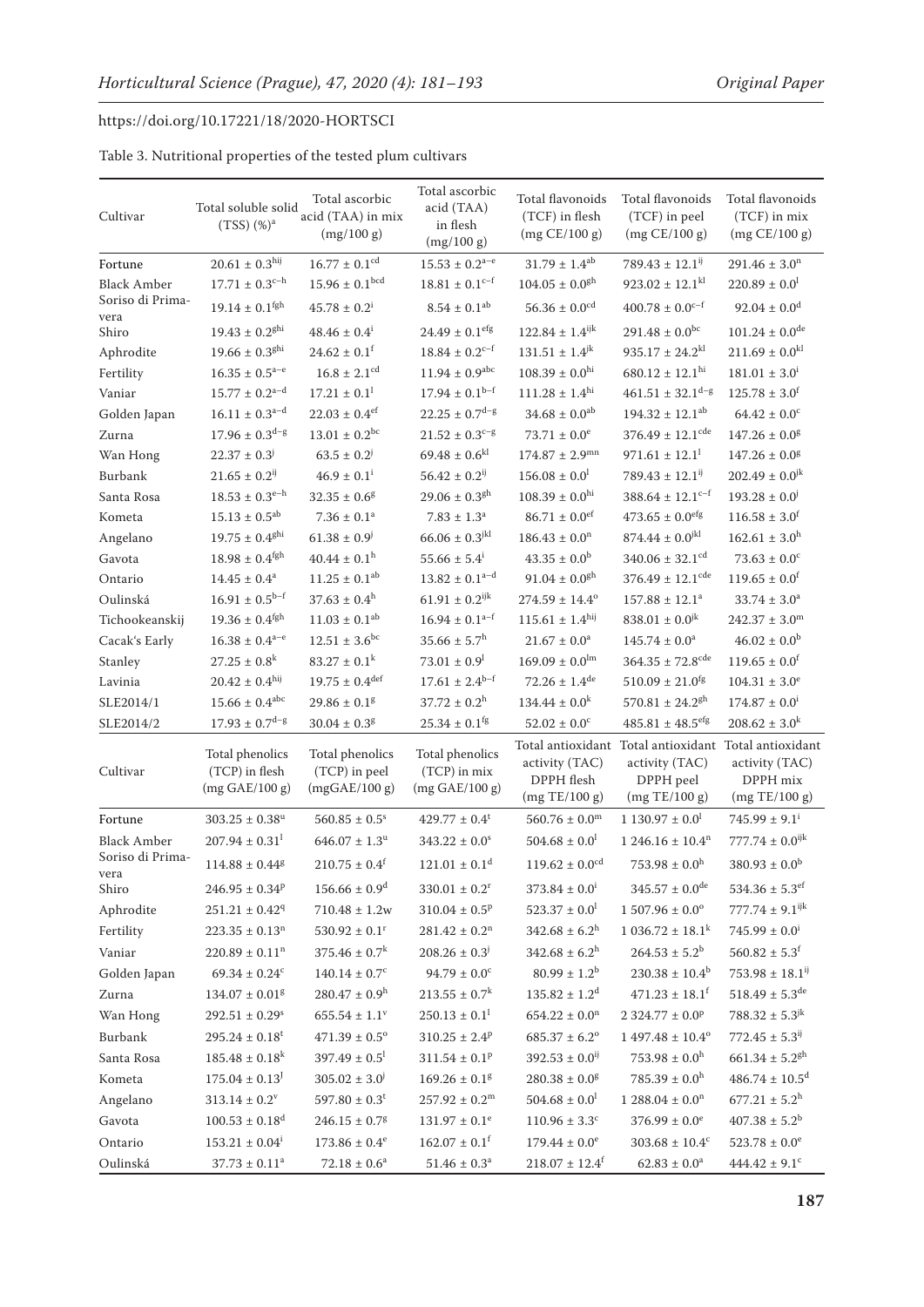| Cultivar       | Total phenolics<br>(TCP) in flesh<br>(mg GAE/100 g) | Total phenolics<br>(TCP) in peel<br>(mg GAE/100 g) | Total phenolics<br>$(TCP)$ in mix<br>(mg GAE/100 g) | Total antioxidant<br>activity (TAC)<br>DPPH flesh<br>(mg TE/100 g) | Total antioxidant<br>activity (TAC)<br>DPPH peel<br>(mg TE/100 g) | Total antioxidant<br>activity (TAC)<br>DPPH mix<br>(mg TE/100 g) |
|----------------|-----------------------------------------------------|----------------------------------------------------|-----------------------------------------------------|--------------------------------------------------------------------|-------------------------------------------------------------------|------------------------------------------------------------------|
| Tichookeanskij | $230.03 \pm 0.21$ <sup>o</sup>                      | $509.29 \pm 1.69$                                  | $175.12 \pm 0.2$ <sup>hi</sup>                      | $411.22 \pm 0.0^{jk}$                                              | $1.183.32 \pm 10.4^{\rm m}$                                       | $634.89 \pm 0.08$                                                |
| Cacak's Early  | $44.44 \pm 0.28^b$                                  | $129.89 \pm 0.4^{\rm b}$                           | $64.14 \pm 0.1^b$                                   | $49.84 \pm 1.2^a$                                                  | $219.91 \pm 0.0^{\rm b}$                                          | $206.33 \pm 0.0^a$                                               |
| Stanley        | $69.16 \pm 0.03$ <sup>c</sup>                       | $323.11 \pm 0.2$ <sup>j</sup>                      | $178.82 \pm 0.3^{\text{i}}$                         | $61.06 \pm 1.2^a$                                                  | $607.37 \pm 10.4$ <sup>g</sup>                                    | $444.42 \pm 0.0^{\circ}$                                         |
| Lavinia        | $138.32 \pm 0.02^{\rm h}$                           | $455.78 \pm 0.2$ <sup>n</sup>                      | $172.12 \pm 0.3$ <sup>gh</sup>                      | $127.14 \pm 0.0$ <sup>cd</sup>                                     | $848.22 \pm 18.1^{\text{i}}$                                      | $449.71 \pm 5.3^{\circ}$                                         |
| SLE2014/1      | $289.36 \pm 0.44^r$                                 | $432.64 \pm 1.0^{\rm m}$                           | $325.69 \pm 1.8$ <sup>q</sup>                       | $429.91 \pm 0.0^k$                                                 | $1036.72 \pm 0.0^k$                                               | $523.78 \pm 0.0^e$                                               |
| SLE2014/2      | $112.77 \pm 0.14^e$                                 | $488.66 \pm 1.6$ <sup>q</sup>                      | $298.06 \pm 0.1^{\circ}$                            | $118.38 \pm 1.2$ <sup>cd</sup>                                     | $963.41 \pm 10.4$                                                 | $809.48 \pm 0.0^k$                                               |

Table 3 to be continued. Nutritional properties of the tested plum cultivars

<sup>a</sup> Any two means within a row not followed by the same letter are significantly different at  $P \le 0.05$ 

'Amfora', 'Vydubecký', 'Titania', and 'Krasavica' had a significantly higher TAA in MIX content than any plum cultivar.

If we compare the TAA content in the plums to the TAA content in the minor fruit varieties, the minor fruit varieties had a higher TAA, with the exception of blueberries (1.4–2.3 mg/100 g), which had TAA values similar to plums. The notional threshold of 10 mg/100 g, which none of the plums exceeded, was exceeded in ten samples of the minor fruit varieties. The samples with the highest content were representatives of *C. mas*, *S. aucuparia* and *R. nigrum*. 'Krasavica', 622.9 mg/100 g had the highest TAA content. The TAA values in the samples of the minor fruit varieties from this work usually corresponded to the data from other publications, Kampuss et al. (2009) 49–53 mg/100 g (*Sorbus*), Marková (2001) 20–170 mg/100 g (*Lonicera*) and Göttingerová (2018) 38.94 mg/100 g (*Cornus*).

*Total content of phenolic compounds (TCP).* The TCP in MIX in the plum cultivars ranged from 51.5 mg GAE/100 g 'Oulinská' to 429.8 mg GAE/100 g 'Fortune' (Table 3). Kim et al. (2003) measured values ranging from 174.0 to 375.0 mg GAE/100 g (only European plums), and Gil et al. (2002) measured values ranging from 42.0 to 109.2 mg GAE/100 g (only Japanese plums). These studies confirm the fact that the actual phenolic content and the content of the other substances differs depending on the cultivar, rootstock, nutrition and climatic phenomena (Blažek, Kneifl 2005). The cultivars 'Fertility', 'SLE2014/2', 'Aphrodite', 'Burbank', 'Santa Rosa', 'SLE2014/1', 'Shiro', 'Black Amber' and 'Fortune' had a significantly higher TCP compared to 'Angeleno' (257.9 mg GAE/100 g). The remaining cultivars had a significantly lower TCP compared to 'Angeleno'.

The TCP in FLESH in the plums ranged from 37.7 mg GAE/100 g 'Oulinská' to 313.1 mg GAE/100 g 'Angeleno' (Table 3). All the tested cultivars had a significantly lower TCP in FLESH compared to 'Angeleno'. The TCP in PEEL in the plums ranged between 72.2 mg GAE/100 g 'Oulinská' to 710.5 mg GAE/100 g in 'Aphrodite' (Table 3). The cultivars 'Black Amber', 'Wan Hong' and 'Aphrodite' had a significantly higher TCP in PEEL when compared to the cultivar 'Angeleno' (597.8 mg GAE/100 g). The remaining cultivars had a significantly lower TCP in PEEL. When comparing the TCP in PEEL and the TCP in FLESH, the TCP in PEEL was usually twice the value the TCP in FLESH in most plum samples. This result shows that the peel contains more phenolic compounds than the flesh (Figure 1). A higher TCP in FLESH than the TCP in PEEL was only measured in the 'Shiro' cultivar which has yellow fruits. A significant correlation  $(R > 0.7)$  was calculated between the TCP in PEEL and the TCP in FLESH (Table 4).

In the minor fruit varieties, the TCP in MIX ranged from 45.3 mg GAE/100 g 'Hinnonmaki Green' to 983.9 mg GAE/100 g 'Vydubecký' (Table 2).

Table 4. Correlation coefficients of the analysed components between the different fruit parts

| Fruit |            | Part of fruit MIX/FLESH MIX/PEEL FLESH/PEEL |         |         |
|-------|------------|---------------------------------------------|---------|---------|
|       | <b>TAA</b> | 0.78392                                     |         |         |
| Plum  | <b>TCF</b> | $-0.0471$                                   | 0.76552 | 0.21413 |
|       | <b>TCP</b> | 0.77856                                     | 0.6917  | 0.71413 |
|       | <b>TAC</b> | 0.65067                                     | 0.64055 | 0.76364 |

TAA – total content of ascorbic acid; TCF – total content of flavonoids; TCP – total content of phenolic compounds; TAC – total antioxidant activity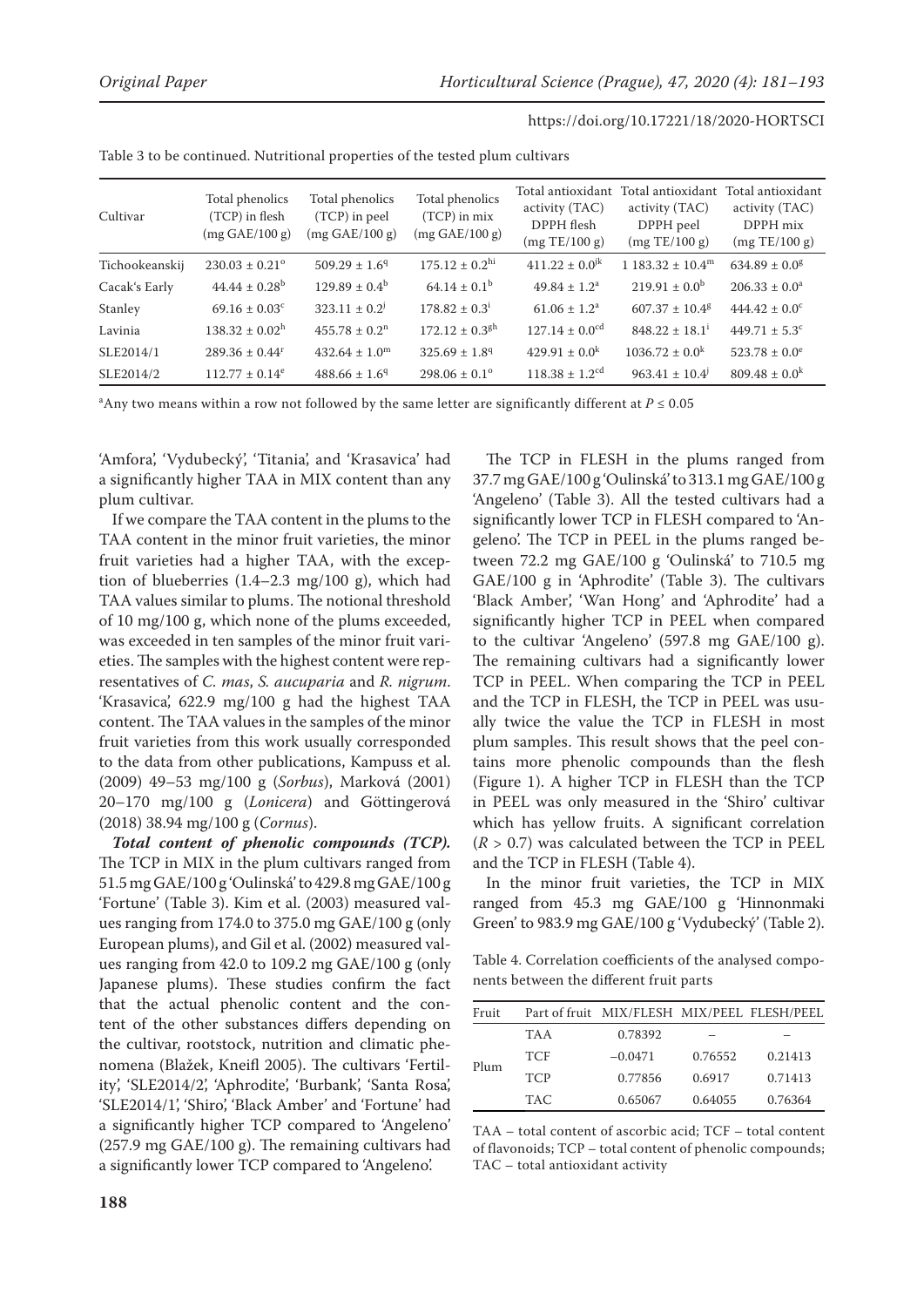

https://doi.org/10.17221/18/2020-HORTSCI

Figure 1. Comparison of the total content of phenolic compounds (TCP) in FLESH and PEEL at plum cultivars

The samples of 'Titania', wild *V. myrtillus*, 'Amfora', 'Nero' and 'Vydubecký' had a significantly higher TCP in MIX compared to the plums. Very high values (700.0–980.0 mg GAE/100 g) were measured in the samples of the 'Amfora', 'Nero' and 'Vydubecký' cultivars. In relation to blueberries, which have become very popular recently, their TCP is similar to the TCP in plums, with the exception of *V. myrtillus*, which had a higher TCP (567.2 mg GAE/100 g). The TCP of the *S. aucuparia* samples were very similar to those measured in the study by Kampuss et al. (2009). When focusing on currants and gooseberries, their TCP value did not exceed 200.0 mg GAE/100 g in any sample, with the exception of the cultivar 'Titania' which had a TCP value of 539.0 mg GAE/100 g, which, in addition, is actually higher than that published by Contessa et al. (2013).

*Total content of flavonoids (TCF).* The TCF in MIX in the plum cultivars ranged from 33.7 mg CE/100 g 'Oulinská' to 291.5 mg CE/100 g 'Fortune' (Table 3). Compared to the reference cultivar 'Angeleno' (162.6 mg CE/100 g), a significantly higher TCF in MIX was measured in the cultivars 'SLE2014/1', 'Fertility', 'Santa Rosa', 'SLE2014/2', 'Burbank', 'Aphrodite', 'Black Amber', 'Tichookeanskij' and 'Fortune', whereas the remaining cultivars had a significantly lower TCF in MIX.

The TCF in FLESH in the plums ranged from 21.7mgCE/100g 'Cacak's Early' to 274.6mgCE/100g 'Oulinská' (Table 3). Compared to the cultivar 'Angeleno' (186.4 mg CE/100 g), a significantly higher TCF in FLESH was only measured in the cultivar 'Oulinská'. On the contrary, a significantly lower content was measured in all the remaining cultivars, except for 'Wan Hong'. The TCF in PEEL in the plum cultivars ranged from 145.7 mg CE/100 g 'Cacak's Early' to 971.6 mg CE/100 g 'Wan Hong' (Table 3). In all the plum cultivars, except for 'Wan Hong', 'Aphrodite', 'Black Amber', 'Tichookeanskij', 'Fortune' and 'Burbank', a significantly lower content of the TCF in PEEL was measured compared to 'Angeleno' (874.4 mg CE/100 g). When comparing the TCF in PEEL and the TCF in FLESH, the TCF in PEEL was much higher than in the TCF in FLESH (Figure 2). This indicates that the flavonoids in the fruit are predominantly concentrated in the peel. No significant correlation was found between the TCF in PEEL and the TCF in FLESH.

When the TCF and TCP were compared in the different parts of the fruit, the TCF in MIX has around one-third of the value of the TCP (Figure 3), with a correlation coefficient of  $R = 0.826$ . Similar results were obtained by Kim et al. (2003), where the correlation reached  $R = 0.934$ . The TCF in FLESH had around one-half of the value of the TCP, with a non-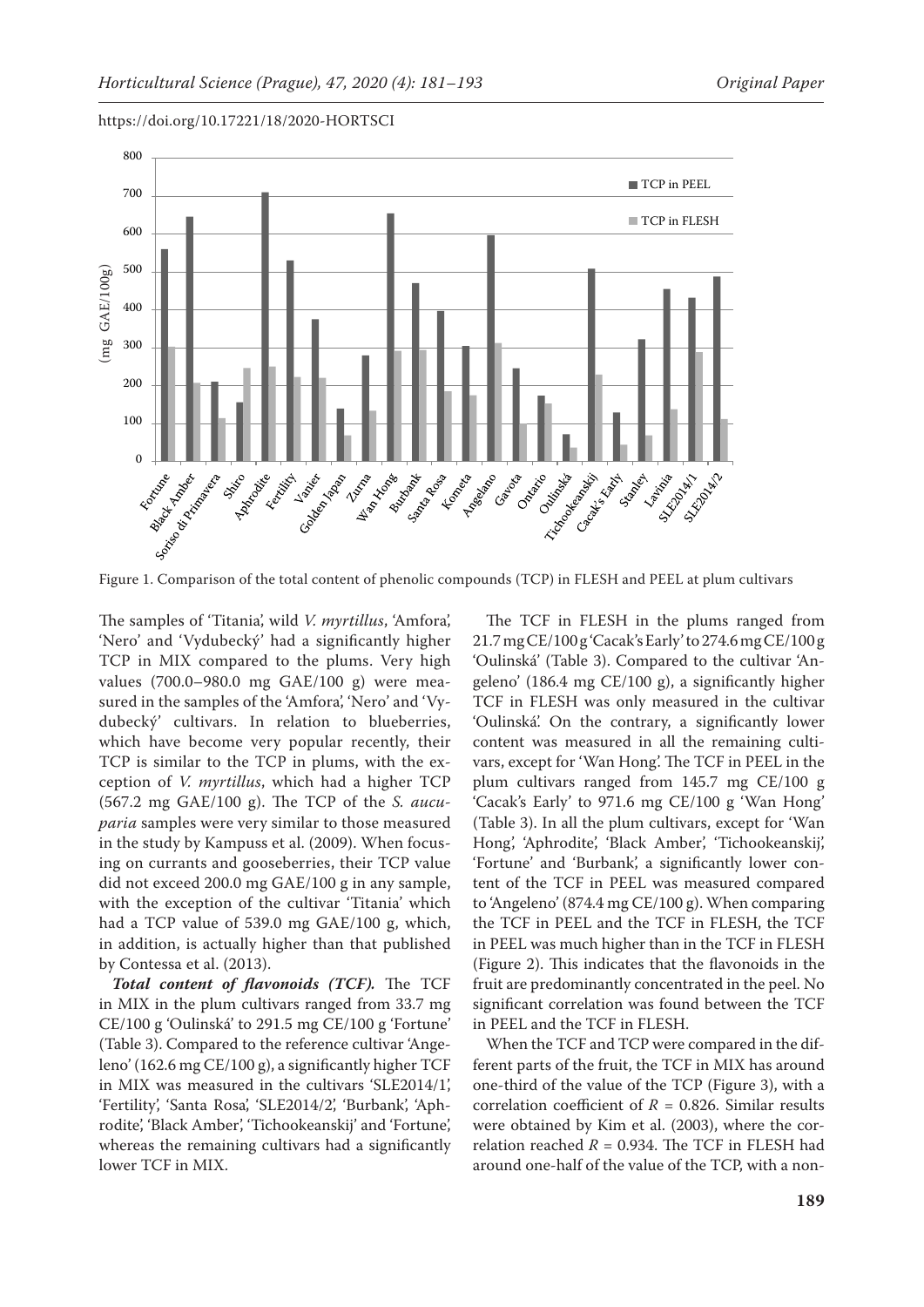

Figure 2. Comparison of the total content of flavonoids (TCF) in FLESH and PEEL in the plum cultivars

significant correlation of  $R = 0.220$ . When comparing the TCF and TCP in PEEL (Figure 4), the value of the TCF was one-quarter higher than that of the TCP, with a correlation coefficient of  $R = 0.931$ . Based on these results, the flavonoids are the major component of the phenolic compounds in PEEL, whereas in FLESH they only represent a small part of the phenolic compounds and are not significantly influencing the TCP as in PEEL.

In the minor fruit varieties, the TCF in MIX ranged from 5.6 mg CE/100 g 'Hinnonmaki Green' to 544.7 mg CE/100 g 'Nero' (Table 2). Compared to the plum cultivars, the cultivar 'Nero' had a significantly higher TCF in MIX while the cultivars 'Hinnonmaki Green' and 'Sugana' had a significantly lower TCF in MIX. When comparing the TCF and TCP in the minor fruit varieties, the same conclusion was made as at the plum cultivars, that the TCF content is many times lower than the TCP content in the majority of the samples. The cultivar 'Nero' is the exception to this, which had the highest TCF content among all the tested samples. The TCF of this sample was actually two-thirds of the TCP. The actual correlation coefficient between the TCF and TCP was determined as significant  $R > 0.7$  (Table 4).

*Total content of antioxidant activity (TAC).* The TAC in MIX in the plum cultivars ranged from 206.3 mg TE/100 g 'Cacak's Early' to 809.5 mg

TE/100 g 'SLE2014/2' (Table 3). Compared to 'Angeleno' (677.2 mg TE/100 g), a significantly higher TAC in MIX was measured in the cultivars 'Fertility', 'Fortune', 'Golden Japan', 'Burbank', 'Aphrodite', 'Black Amber', 'Wan Hong' and 'SLE2014/2'. Compared to the 'Angeleno' cultivar, a significantly lower TAC was measured in all the remaining cultivars, with the exception of 'Santa Rosa'.

The TAC in FLESH in the plum cultivars ranged from 49.8 mg TE/100 g 'Cacak's Early' to 685.4 mg TE/100 g 'Burbank' (Table 3). Compared to 'Angeleno' (504.7 mg TE/100 g), a significantly higher TAC in MIX was measured in the cultivars 'Fortune', 'Wan Hong' and 'Burbank'. On the contrary, a significantly lower TAC in MIX was measured in all the remaining cultivars when compared to 'Angeleno', with the exception of 'Black Amber' and 'Aphrodite'.

The TAC in PEEL in the plum cultivars ranged from 62.8 mg TE/100 g 'Oulinská' to 2 314.8 mg TE/100 g 'Wan Hong' (Table 3). Compared to 'Angeleno' (1 288.0 mg TE/100 g), a significantly higher TAC in MIX was measured in the cultivars 'Burbank', 'Aphrodite' and 'Wan Hong'. On the contrary, significantly lower TAC in MIX was measured in all the remaining cultivars when compared to 'Angeleno', with the exception of 'Black Amber'. The TAC in PEEL was higher than the TAC in FLESH, with the exception of the cultivars 'Vanier', 'Oulinská'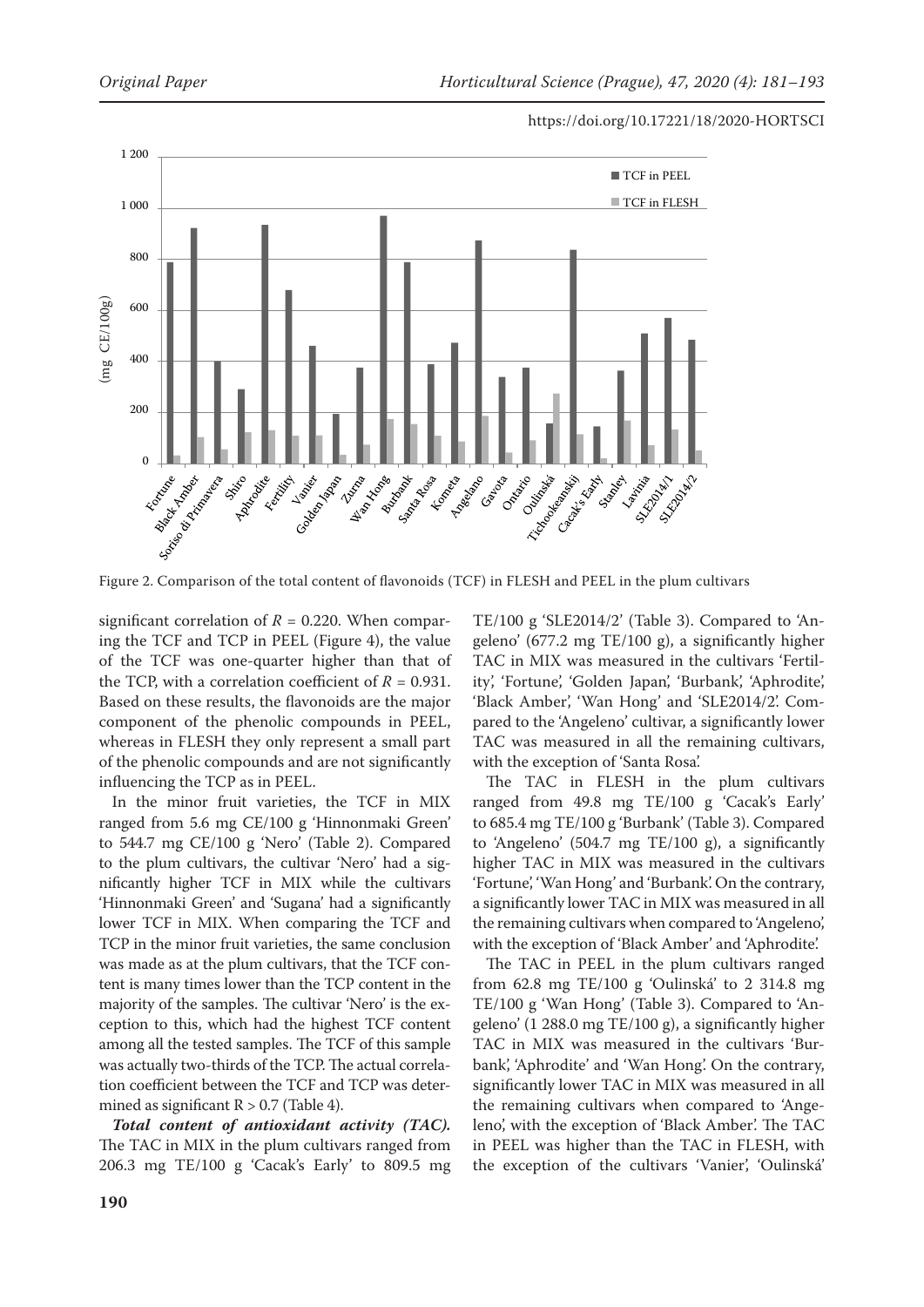

https://doi.org/10.17221/18/2020-HORTSCI

Figure 3. Comparison of the total content of flavonoids (TCF) and the total content of phenolic compounds (TCP) in MIX (peel+flesh) in the plum cultivars

and 'Shiro'. The higher TAC in PEEL correlates with the TCP in PEEL  $(R = 0.870)$ . The same positive impact of the TCP on the TAC was observed in several other studies (Velioglu et al. 1998; Kalt et al. 1999; Proteggente et al. 2002).

The TAC in MIX in the minor fruit varieties ranged from 94.1 mg TE/100 g 'Hinnonmaki Green' to 849.8 mg TE/100 g 'Amfora' (Table 2). Compared to the plums, a significantly higher TAC was measured only in 'Amfora'. Compared to the plums, a significantly lower TAC was measured in the samples of 'Hinnonmaki Green', 'Sugana', 'Red Lake' and 'Thorn Free'.

The TAC in all the samples ranged from 94.1 to 849.78 mg TE/100 g. Of the minor fruit varieties, only the samples of *V. myrtillus*, 'Nero' and 'Amfora' came close to the TAC of the plums. The remaining minor fruit samples had a significantly lower TAC (the TAC of 'Cacak's Early' was not included in the TAC of the plums, as its value was significantly lower than that of the rest of the plum cultivars). The fact that plums have one of the highest antioxidant activities has already been published in several publications (Prior et al. 1998; Gil et al. 2002; Kim et al. 2003; Cevallos-Casals et al. 2006). The theory that blueberries have a higher TAC than plums was not confirmed in the present study. Garden blueberries (*V. corymbosum*) had a much lower TAC than Japanese plums, only *V. myrtillus* equalled the plums in the TAC value.

However, the sample of 'Amfora' (*L. edulis*) must be highlighted. Under the conditions in the Czech Republic, it is the earliest fruit to ripen and it reached very interesting values with regard to the nutritional substances, not just the TAC, but also the TCF, TCP, TAA and TSS. Compared to *C. mas* or *S. nigra,*  which also had very interesting values of the abovementioned substances, *L. edulis* fruits have higher organoleptic properties.

# **Correlation between individual fruit components and antioxidant activity**

A correlation matrix was executed, thanks to which the correlation coefficients between the quantities of the substances in the individual parts of the fruit were calculated (Table 4). The correlation coefficients between the content of the various substances and the TAC in the individual parts of the fruit were subsequently calculated (Table 5). There was no significant correlation between the TAA and the TAC. Highly significant correlations were calculated between the TCP and the TAC and a significant correlation was calculated between the TCF and the TAC in FLESH.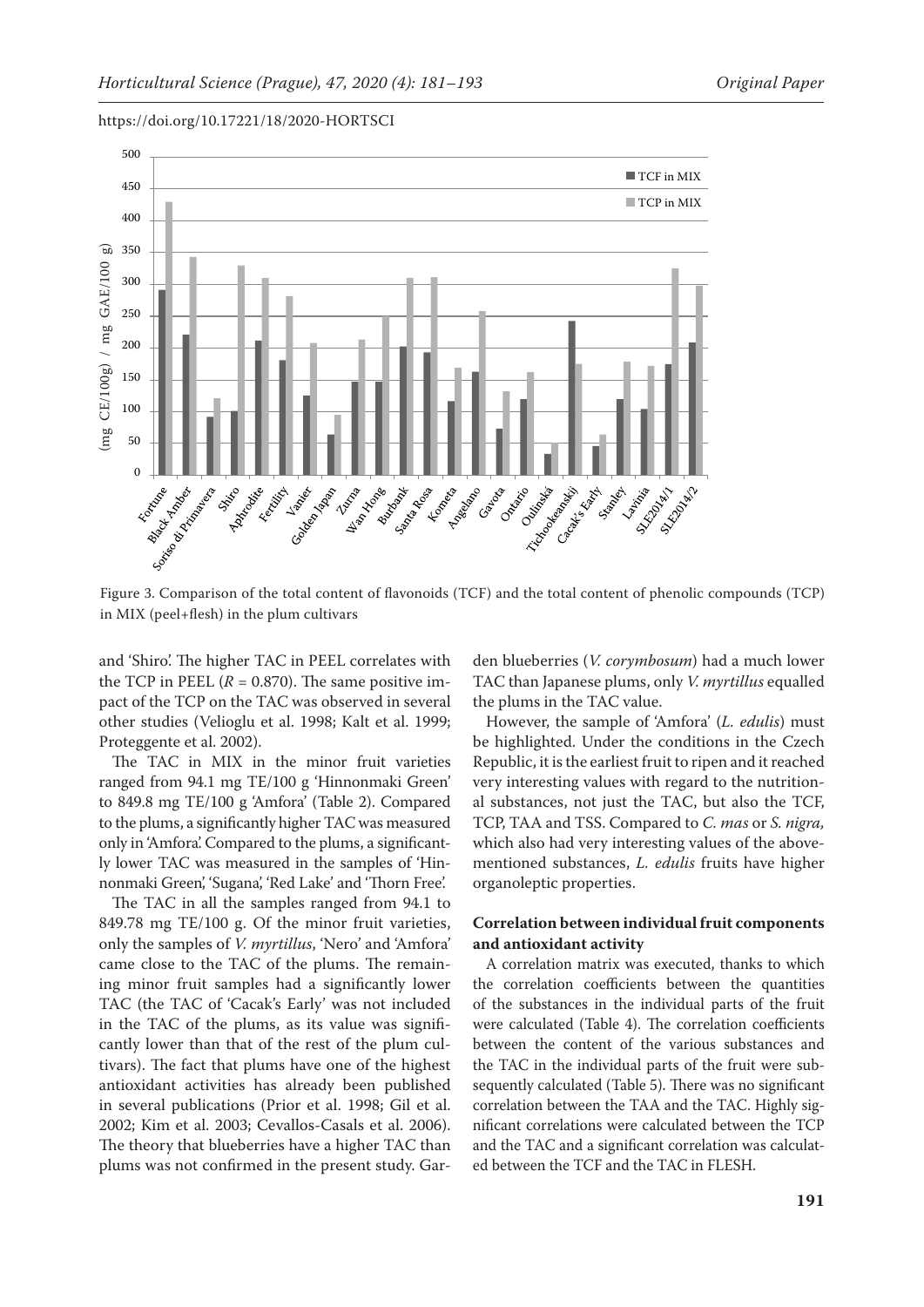Table 5. Correlation coefficients between the TAC (total antioxidant activity), TCP (total content of phenolic compounds), TAA (total content of ascorbic acid) and TCF (total content of flavonoids)

| Fruit        | Part of fruit | TCP/TCF | TAA/TAC | TCP/TAC | TCF/TAC |
|--------------|---------------|---------|---------|---------|---------|
|              | <b>MIX</b>    | 0.8267  | 0.0124  | 0.66531 | 0.70658 |
| Plum         | <b>FLESH</b>  | 0.22027 | 0.14508 | 0.90332 | 0.40128 |
|              | PEEL          | 0.93132 |         | 0.87093 | 0.89919 |
| Minor fruits | MIX           | 0.72466 | 0.2043  | 0.78798 | 0.66583 |

For abbreviations see Table 4

## **REFERENCES**

Blažek J. (2007): A survey of the genetic resources used in plum breeding. Acta Horticulturae (ISHS), 734: 31–45.

Blažek J., Kneifl V. (2005): Pěstujeme slivoně. Prague, Brázda.

- Byrne D.H., Noratto G., Cisneros-Zevallos L., Porter W., Vizzotto M. (2009): Health benefits of peach, nectarine and plums. Acta Horticulturae (ISHS), 841: 267–274.
- Cao Y.F., Li S.L., Huang L.S. (2000): Review of researches on the germplasm resources of pear trees in China. China Fruits, 4: 42–44.
- Cevallos-Casals B.A., Byrne D., Okie W.R., Cisneros-Zevallos L. (2006): Selecting new peach and plum genotypes rich in phenolic compounds and enhanced functional properties. Food Chemistry, 96: 273–280.
- Chun O.K., Kim D.O, Moon H.Y., Kang, H.G., Lee C.Y. (2003): Contribution of individual polyphenolics to total oxidant capacity of plums. Journal of Agricultural and Food Chemistry, 51: 7240–7245.

Contessa C., Mellano M.G., Beccaro L.G., Giusiano A., Botta R. (2013): Total antioxidant capacity and total phenolic and anthocyanin contents in fruit species grown in Northwest Italy. Scientia Horticulturae, 160: 351–357.

- Crisosto C.H. (1994): Stone fruit maturity indices: A descriptive review. Postharvest News and Information, 5: 65–68.
- Crisosto C.H., Garner D., Crisosto G.M., Bowerman E. (2004): Increasing 'Blackamber' plum (*Prunus salicina* Lindl) consumer acceptance. Postharvest Biology and Technology, 34: 237–244.
- Crow J.F. (2001): Plant breeding giants: Burbank, the artist; Vavilov, the scientist. Genetics, 158: 1391–1395.

Dimkova S., Ivanova D., Stefanova B., Marinova N., Todorova S. (2018): Chemical and technological characteristic of plum cultivars of *Prunus domestica* L. Bulgarian Journal of Agricultural Science, 24 (Suppl. 2): 43–47.

Fanning K. J., Topp B., Russell R., Stanley R., Netzel M. (2014): Japanese plums (*Prunus salicina* Lindl.) and phytochemicals – breeding, horticultural practice, postharvest storage, processing and bioactivity. Journal of the Science of Food and Agriculture, 94: 2137–2147.

Frankel E.N., Meyer A.S. (2000): The problems of using onedimensional methods to evaluate multifunctional food and biological antioxidants. Journal of the Science of Food and Agriculture, 80: 1925–1941.

- Gil M. I., Tomás-Barberán F.A., Hess-Pierce B., Kader A.A. (2002): Antioxidant capacities, phenolic compounds, carotenoids, and vitamin C contents of nectarine, peach, and plum cultivars from California. Journal of Agricultural and Food Chemistry, 50: 4976–4982.
- González-Flores D. et al. (2011): Ingestion of Japanese plums (*Prunus salicina* Lindl. cv. Crimson Globe) increases the urinary 6-sulfatoxymelatonin and total antioxidant capacity levels in young, middle-aged and elderly humans: Nutritional and functional characterization of their content. Journal of Food and Nutrition Research, 50: 229–236.
- Göttingerová M. (2018): Fruit processing of non-traditional fruit species of temperate zone. Mendel University in Brno. [Master thesis.] (in Czech)
- Hedrick U.P. (1911): The plums of New York. New York State Agricultural Experiment Station., New York (State). Department of Agriculture. 18<sup>th</sup> Annual Report. Albany, J.B. Lyon.
- Gómez A.H., He Y.,Pereira A.G. (2006): Non-destructive measurements of acidity, soluble solids and firmness of Satsuma mandarin using vis/NIR-spectroscopy techniques. Journal of Food Engineering, 77: 313–319.

Howard W.L. (1945): Luther Burbank's plant contributions. California Agricultural Experiment Station Bulletin: 691.

Kalt W., Forney C.F., Martin A., Prior R.L. (1999): Antioxidant capacity, vitamin C, phenolics, and anthocyanins after fresh storage of small fruits. Journal of Agricultural and Food Chemistry, 47: 4638–4644.

- Kampuss K., Kampuse S., Berna E., Krüma Z., Krasnova I., Drudze I. (2009): Biochemical composition and antiradical activity of rowanberry (*Sorbus* L.) cultivars and hybrids with different *Rosacaea* L. cultivars. Latvian Journal of Agronomy, 12: 59–65.
- Kim D.O, Jeong S.W., Lee C.Y. (2003): Antioxidant capacity of phenolic phytochemicals from various cultivars of plums. Food Chemistry, 81: 321–326
- Liu W. (2007): Plum production in China. Acta Horticulturae (ISHS), 734: 89–92.
- Liverani A., Giovannini D., Versari N., Sirri S., Brandi F. (2010): Japanese and European plum cultivar evaluation in the Po Valley of Italy: Yield and climate influence. Acta Horticulturae (ISHS), 874: 327–336.